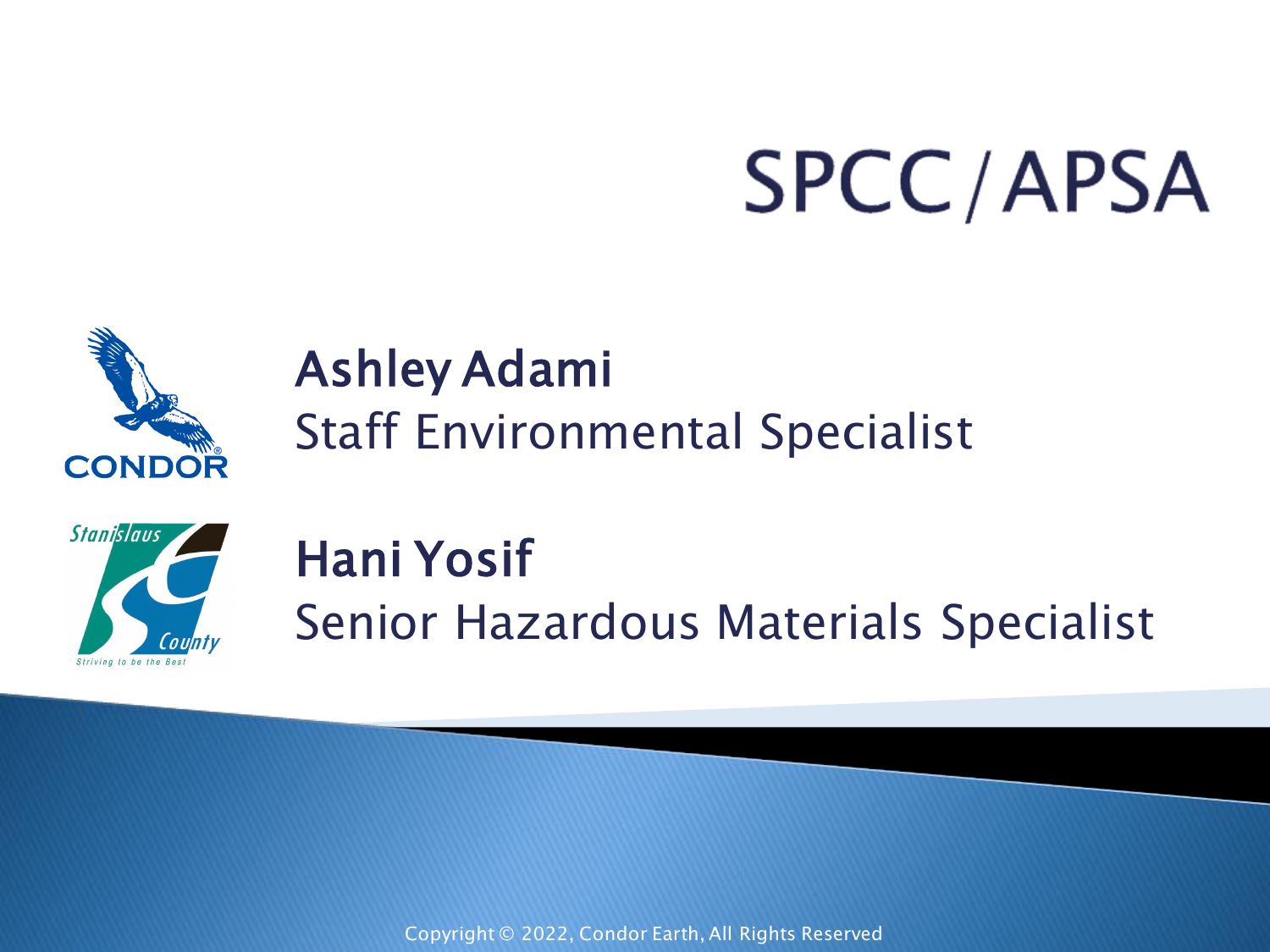#### **Question:**

#### How many of you have a SPCC Plan?

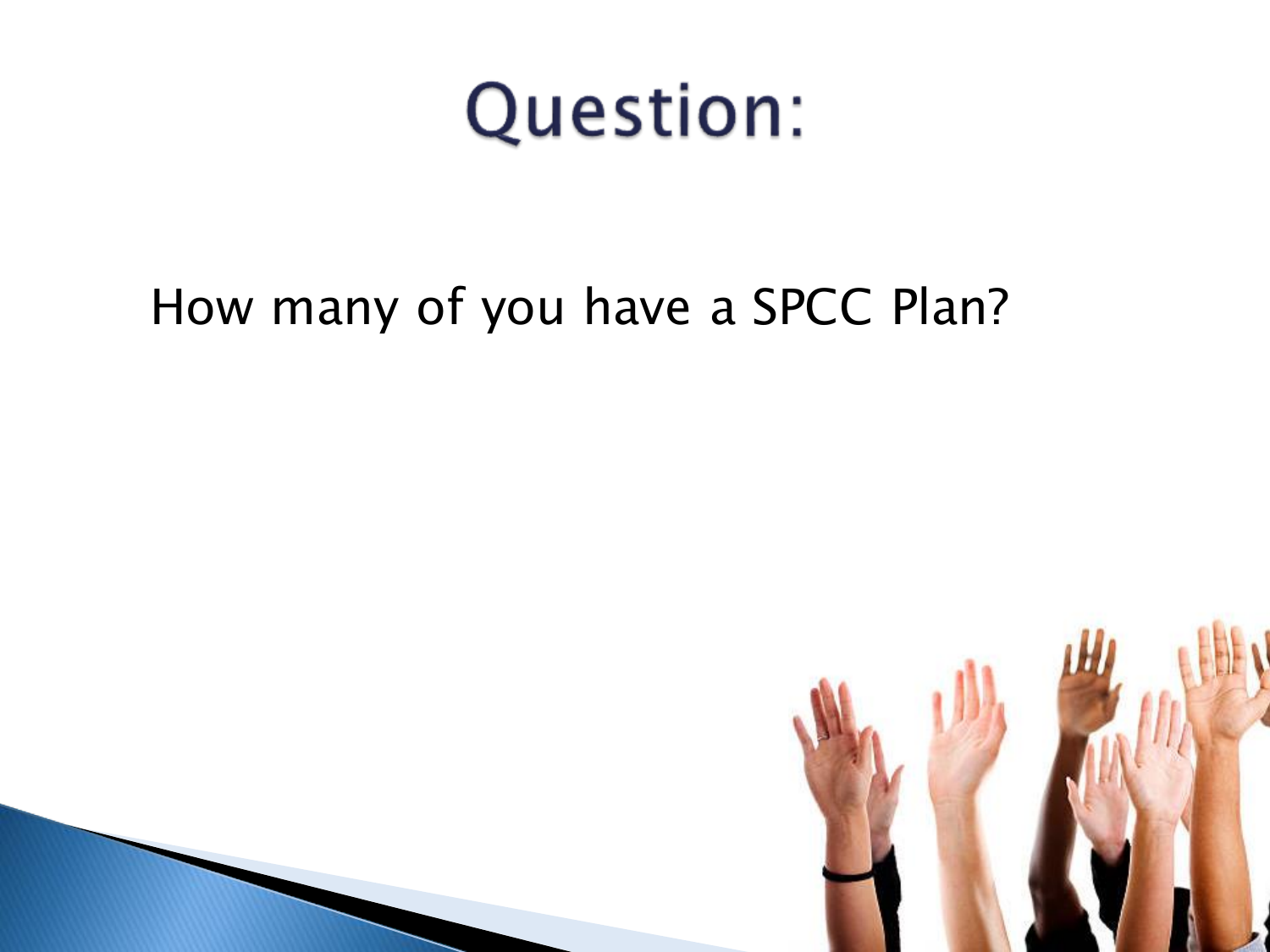#### Overview

#### ▶ SPCC Rule vs. APSA

- What & Who
- Oil vs. Petroleum
- Applicability
- Exemptions
- Requirements
- SPCC Plan
- **Implementation**

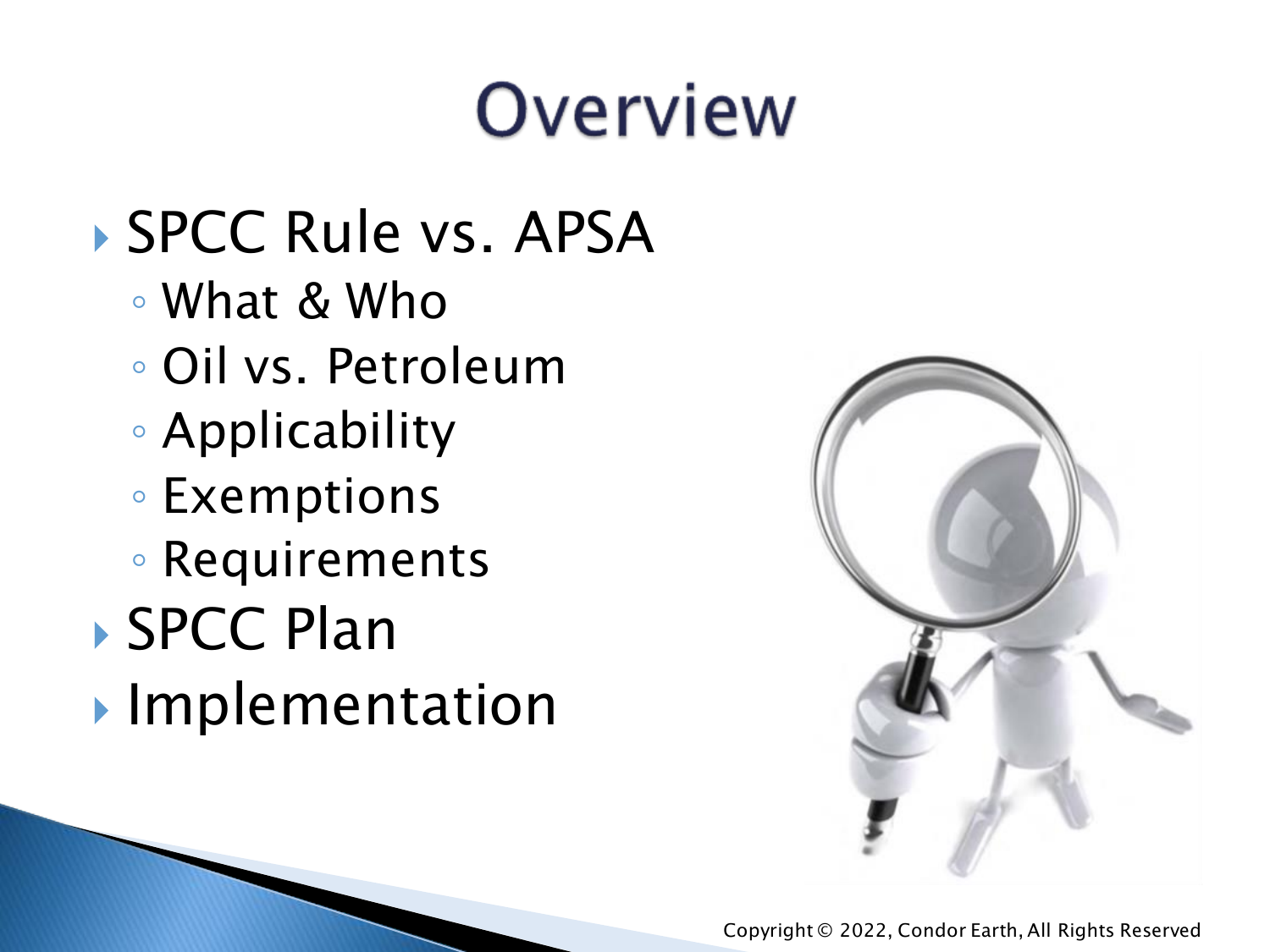# What Is It? Who Enforces it?

#### ▶ SPCC Rule

- Spill Prevention Control and Countermeasure (SPCC) rule
- 40 CFR part 112
- Fed EPA



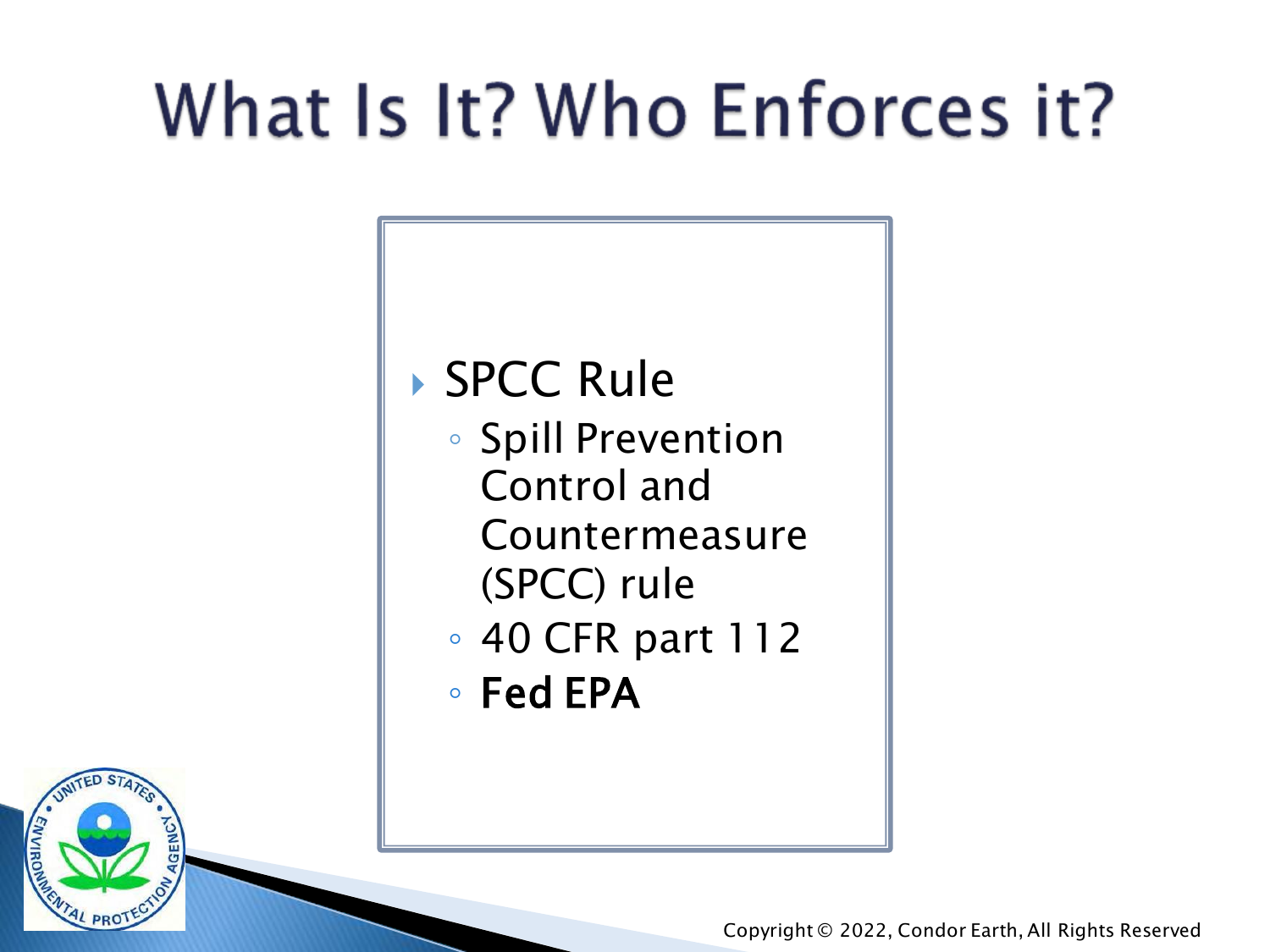### What Is It? Who Enforces it?

#### APSA

- AB 1130 (Liard)
- Aboveground Petroleum Storage
	- Act
- H&SC 25270
- CUPA

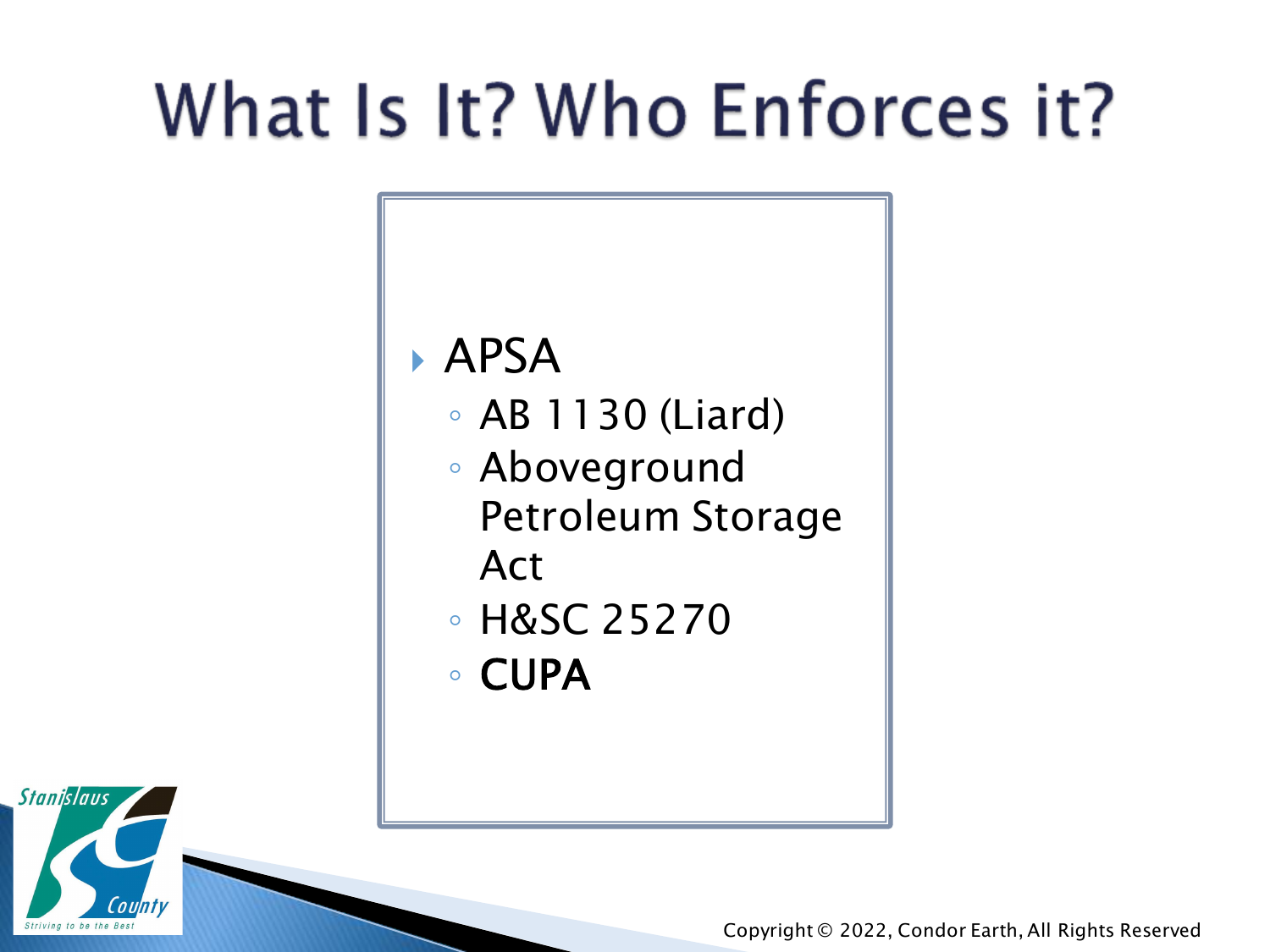### What Is Oil?

#### SPCC Rule

Oil

◦ "Oil of any kind or in any form including, but not limited to, petroleum, fuel oil, sludge, oil refuse and oil mixed with wastes other than degraded spoil and oily mixtures"

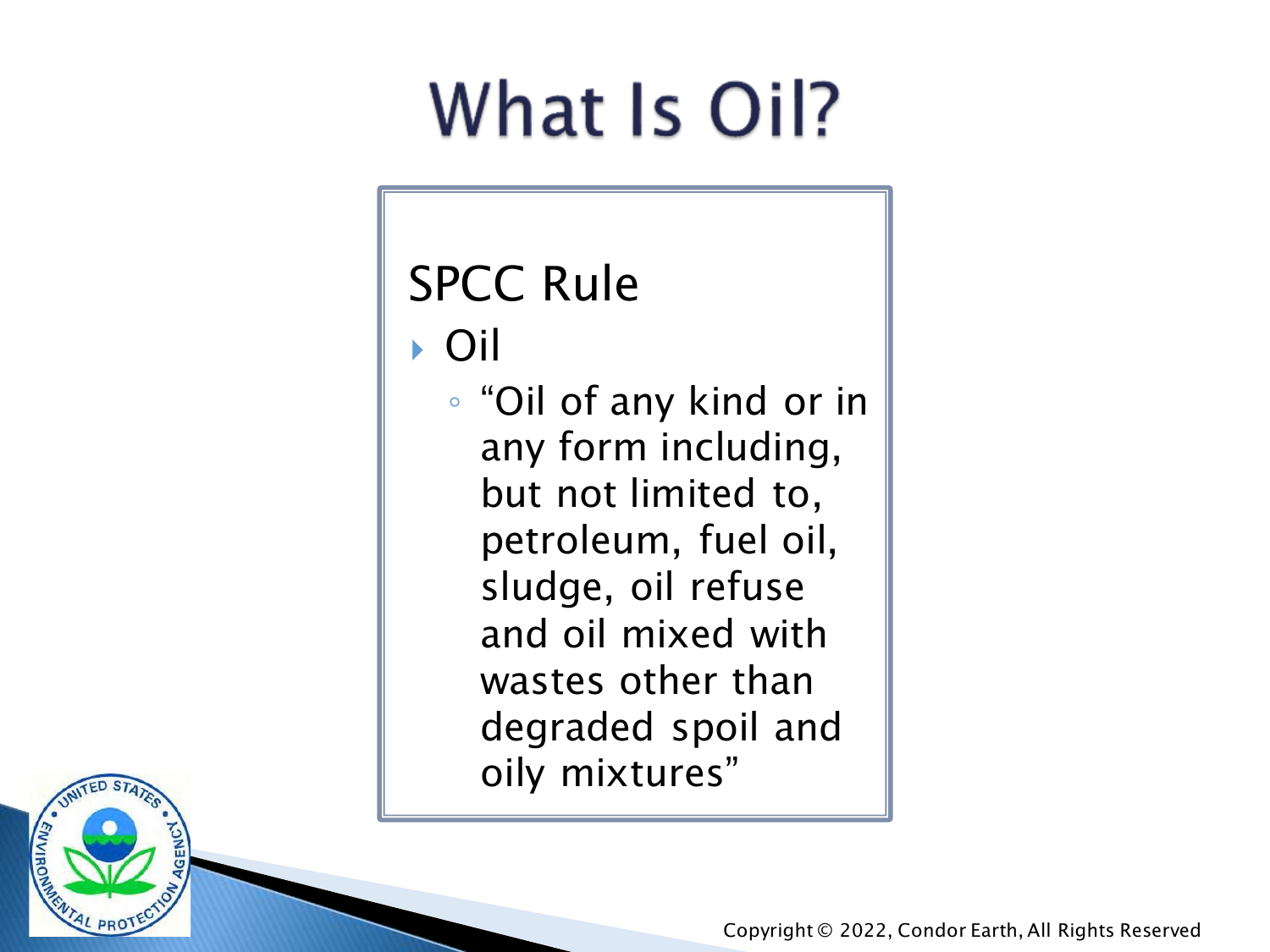### What Is Oil?

#### APSA

 Petroleum ◦ Crude oil, or any fraction thereof, which is liquid at 60 degrees Fahrenheit and 14.7 per square inch (PSI) absolute pressure (normal atmospheric pressure)

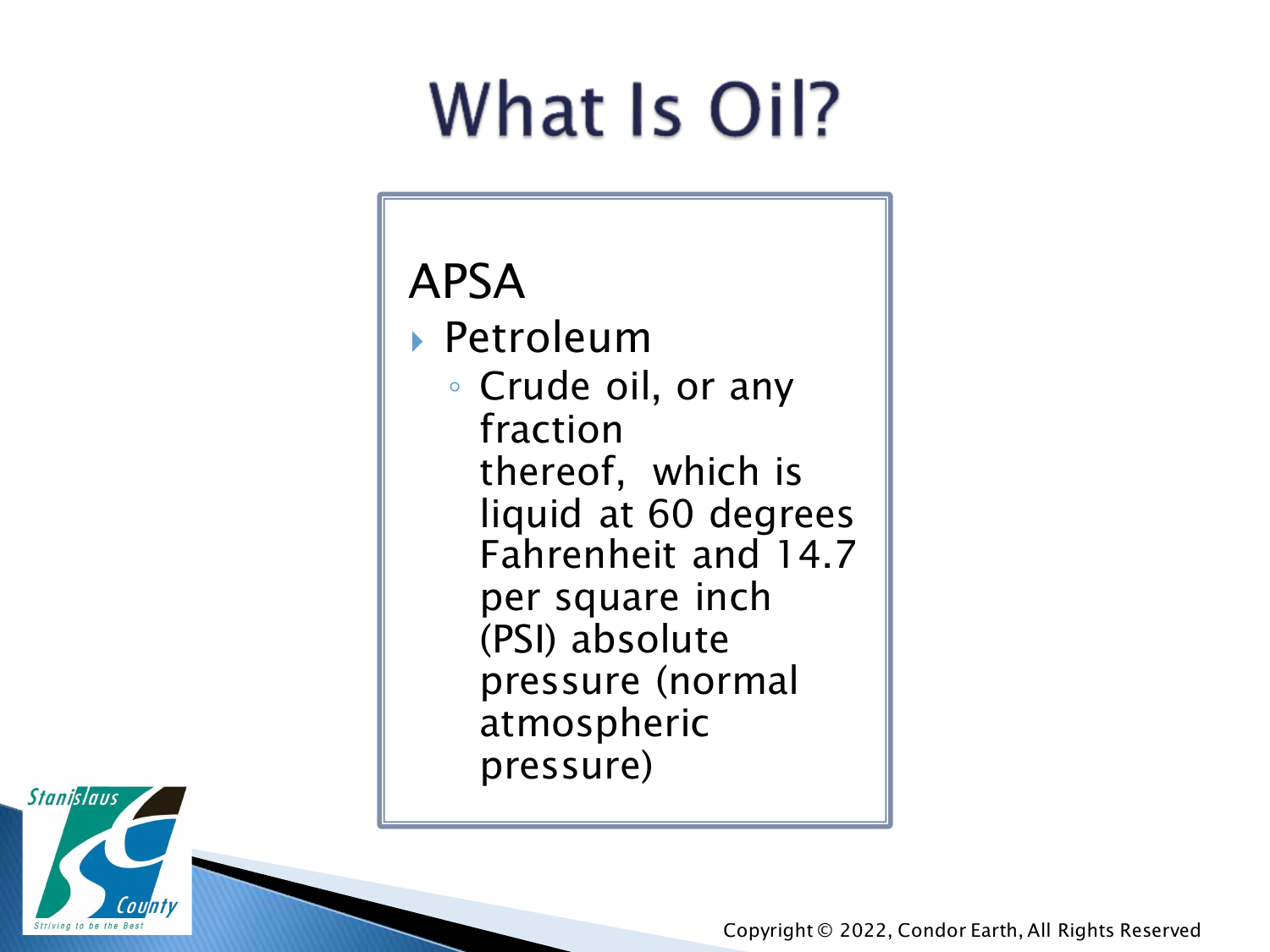# What Is EPA Oil?

- o Gasoline
- o Diesel
- o Lube oils
- o Aviation gasoline
- o Jet fuel
- o Naptha

**CONDO** 

- o Mineral oils
- o Mineral spirits
- o Oil mixed with wastes
- o Oil refuse
- o Denatured ethanol
- o Synthetic oils

This also includes: Non-petroleum oils, animal fats, oils, greases and vegetable oils (AFVO).

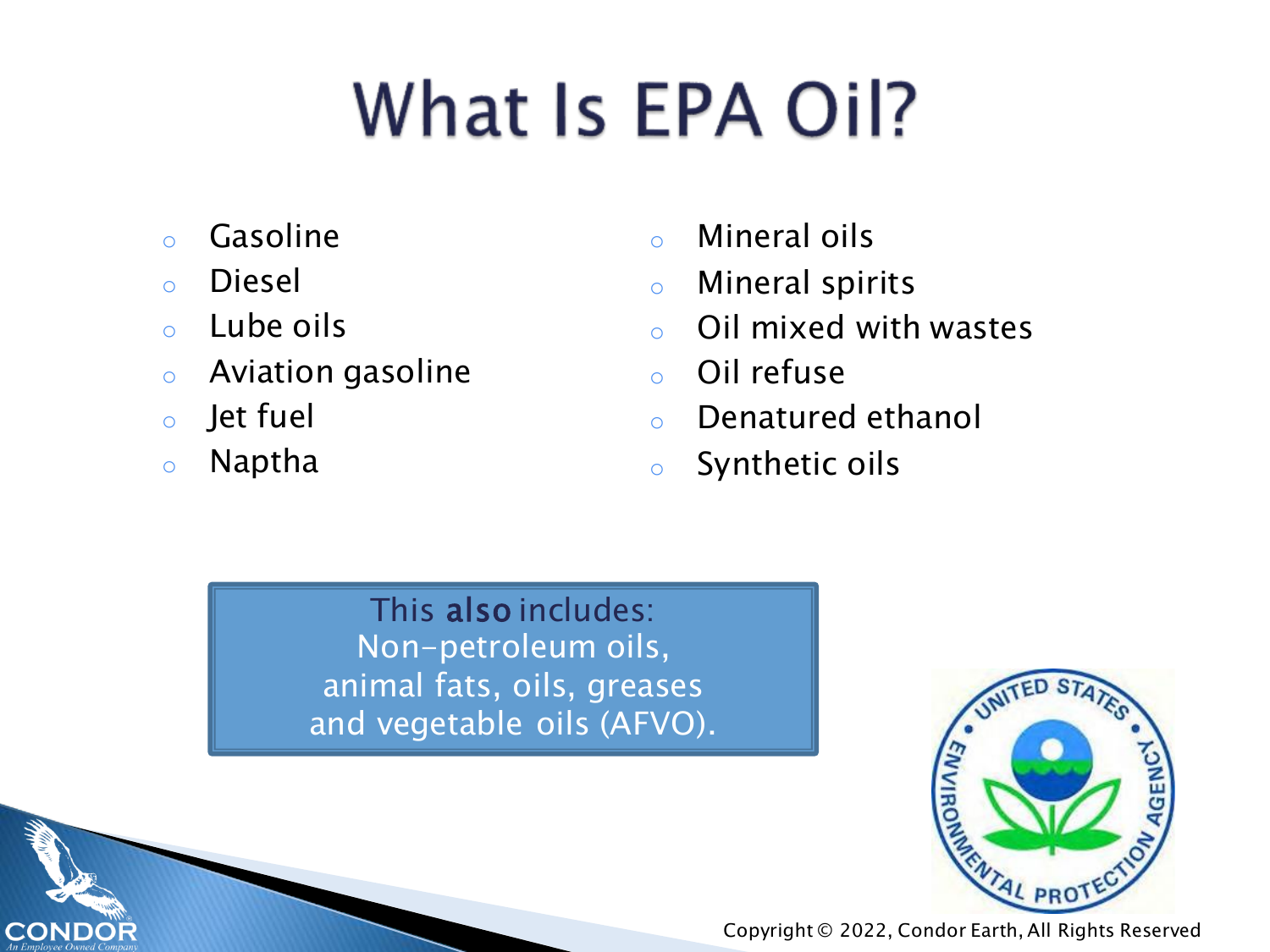# What Is APSA Oil?

- o Gasoline
- o Lube oils
- o Aviation fuels
- o Fuel oils
- o Naptha
- o Solvents
- o Spirits
- o Petroleum-based lube oils
- o Petroleum distillates
- o Automotive and other petroleum-based engine fuels
- o Biodiesel mixed with any amount of petroleum

This DOES NOT include: Non-petroleum oils, animal fats, and vegetable oils.

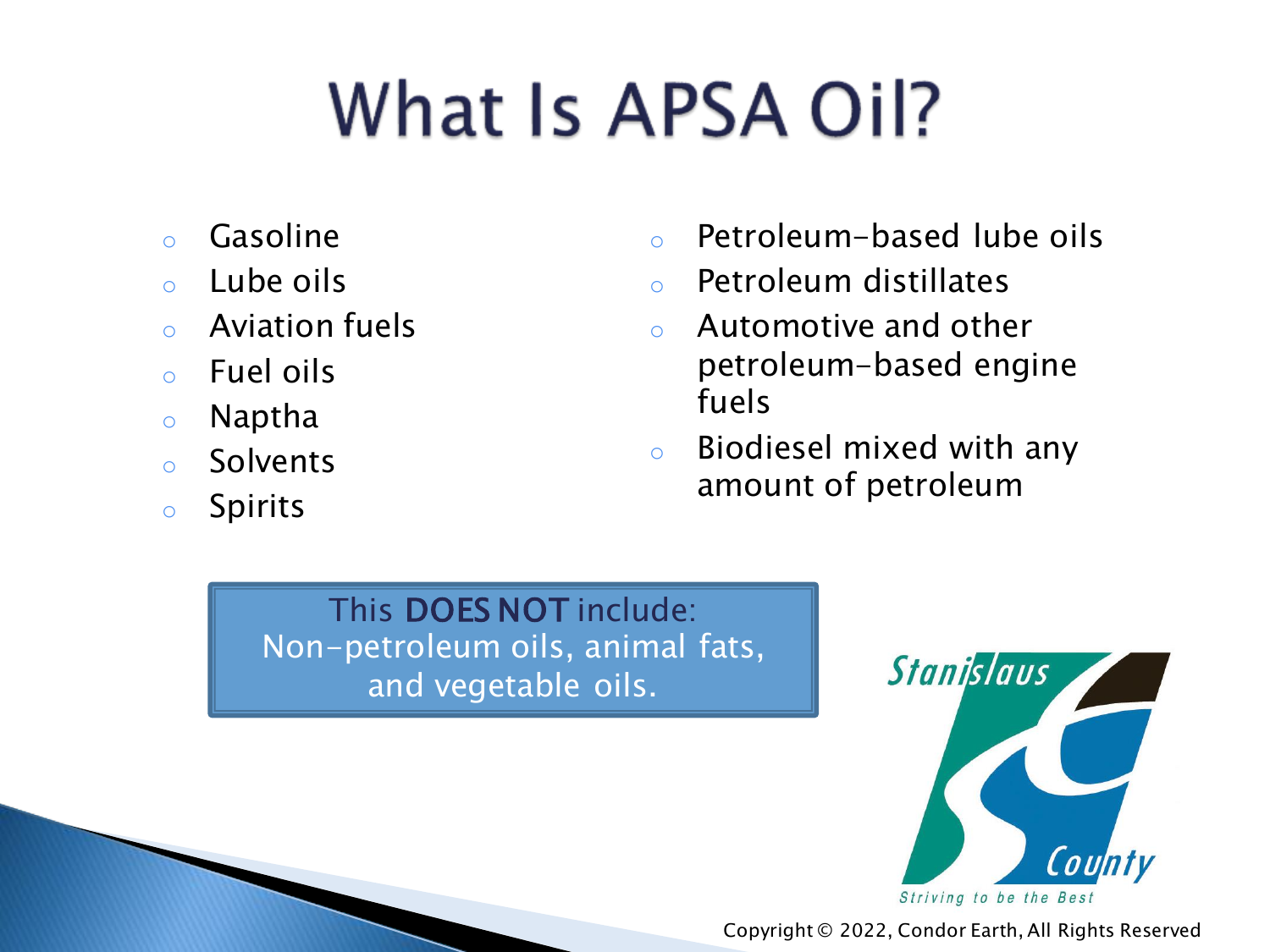# Who Is Applicable?

SPCC Rule

- ▶ *Not* transportation related
- Reasonable chance of a discharge to waters of the U.S. or adjoining shorelines, and
- Oil capacity exceeds:
	- Aboveground 1,320 gallons
	- Underground 42,000 gallons

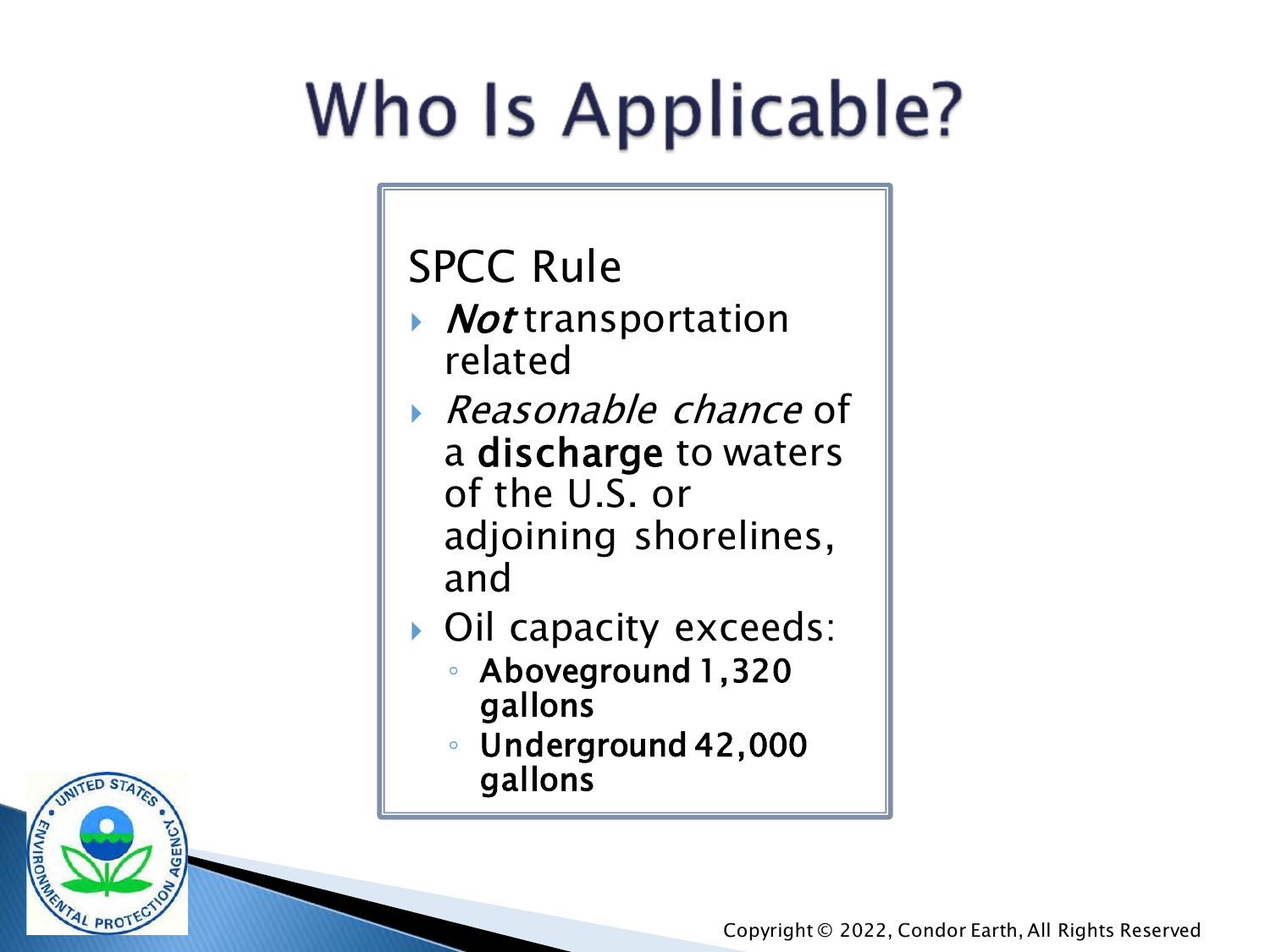# Who Is Applicable?

#### APSA

- Owner/operator of tank facility
	- An aggregate storage capacity of 1,320 gallons or more of petroleum, or
	- An aggregate storage capacity of less than 1,320 gallons of petroleum and one or more TIUGAs
	- HSC§25270.2(a)(1)-(7) lists exempt containers and equipment.

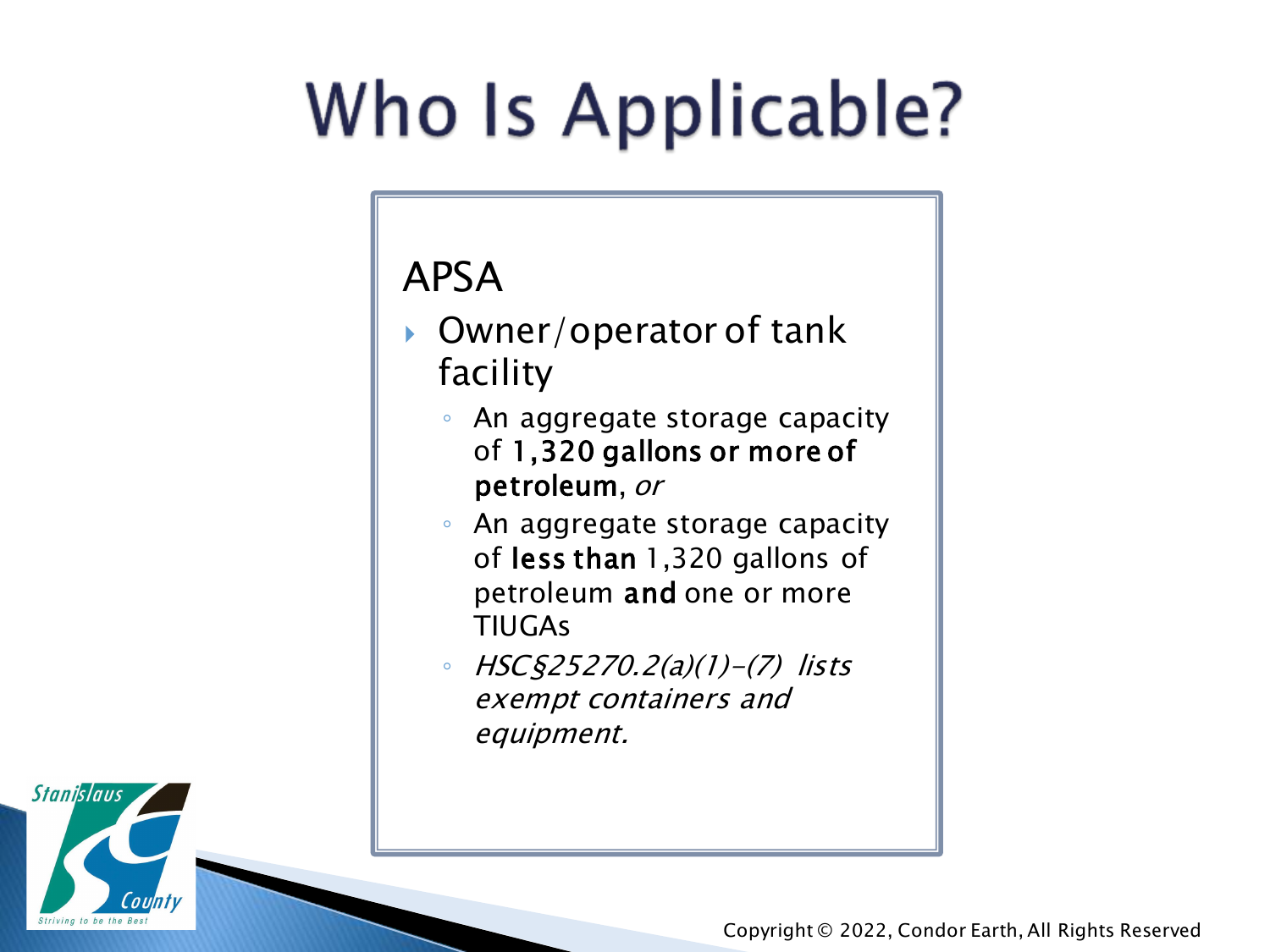### **How Is Capacity Determined?**

- ▶ Total on-site oil storage
	- Storage capacity is defined as the shell or rated design capacity of the container
	- Not operational capacity
	- In containers with mixtures, total container capacity is to be used, not oil percentage\*

Under the SPCC Rule and APSA ONLY  $\parallel$  containers  $\geq$ 55 gallon counted in total capacity oil capacity

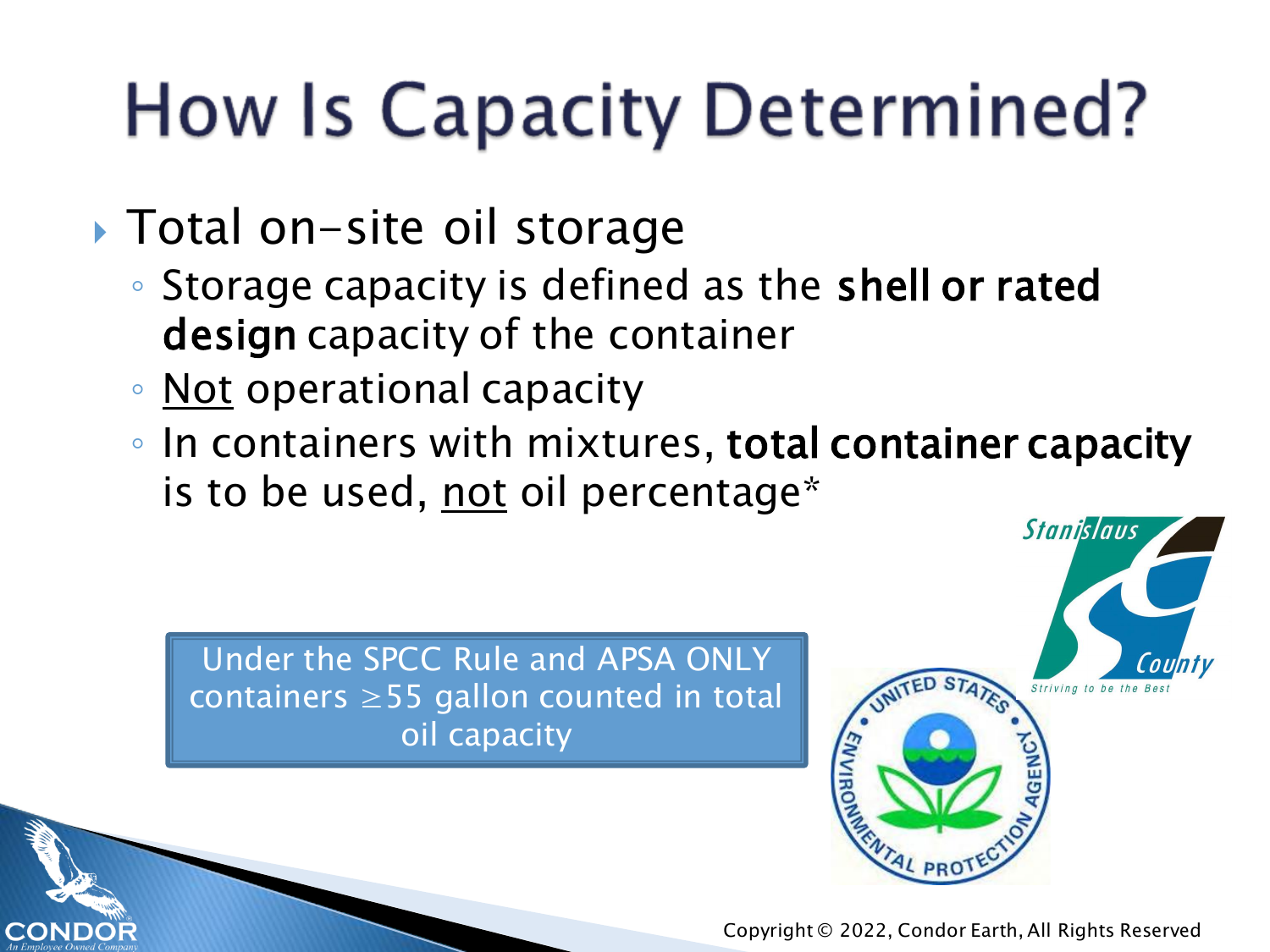# **SPCC Rule Applicability**

#### Qualified Facility

- Total aboveground oil storage capacity of 10,000 gallons or less, and
- In the past 3 years has not had:
	- A single discharge of 1,000 gallons of oil OR
	- Two discharges of 42 gallons of oil within one year

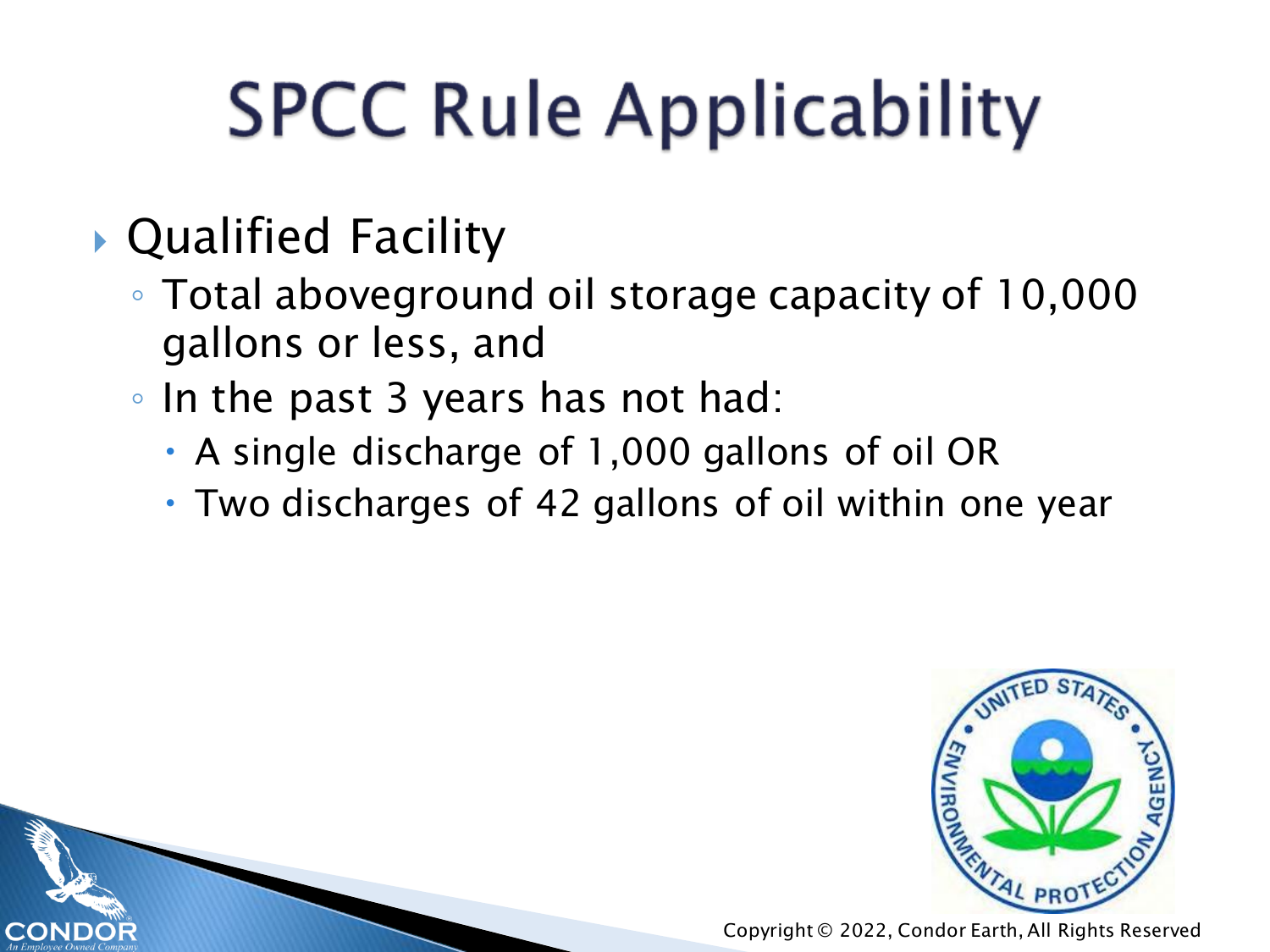# **SPCC Rule Applicability**

#### Qualified Facility

◦ Tier I

COND

- The facility has no individual aboveground oil containers greater than 5,000 gallons
	- Complete and self certify Plan template in lieu of a full PEcertified Plan or other self-certified SPCC Plan
	- The Tier I template covers Appendix G to 40 CFR part 112 and is linked here: https://www.epa.gov/oil-spills-prevention-and[preparedness-regulations/tier-i-qualified-facility-spcc-plan-template](https://www.epa.gov/oil-spills-prevention-and-preparedness-regulations/tier-i-qualified-facility-spcc-plan-template)

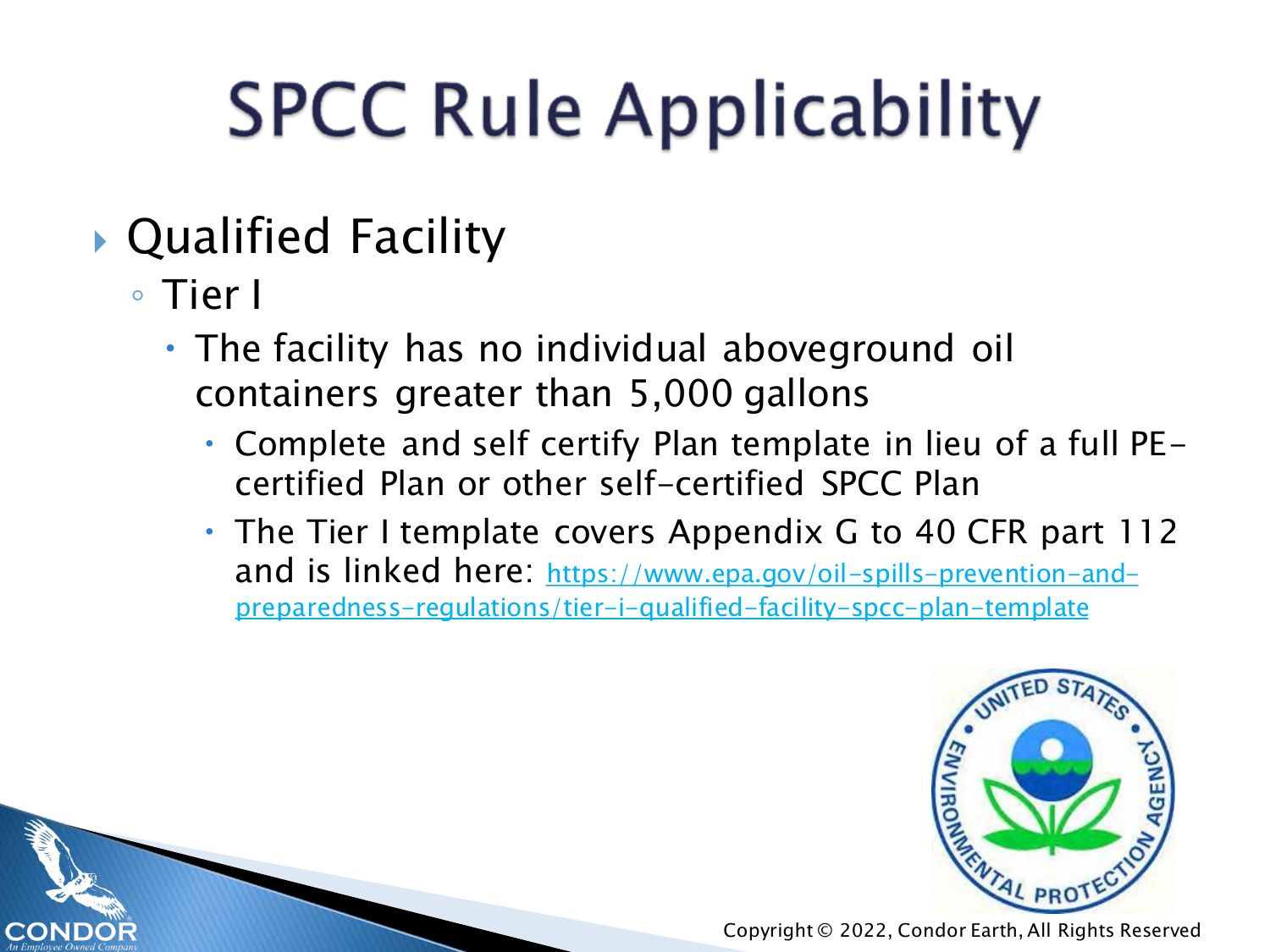# **SPCC Rule Applicability**

#### Qualified Facility

◦ Tier II

COND

- The facility has at least one individual aboveground oil container greater than 5,000 gallons
- Prepare a self-certified Plan in accordance with all applicable requirements of §112.7 and subparts B or C of the rule, in lieu of a PE-certified Plan.
- The Tier II template from Office of the State Fire Marshal (OSFM) is linked here:

https://osfm.fire.ca.gov/media/10516/calfire[osfm\\_tierii\\_spcc\\_plantemplate\\_09-2018-accessible.pdf](https://osfm.fire.ca.gov/media/10516/calfire-osfm_tierii_spcc_plantemplate_09-2018-accessible.pdf)

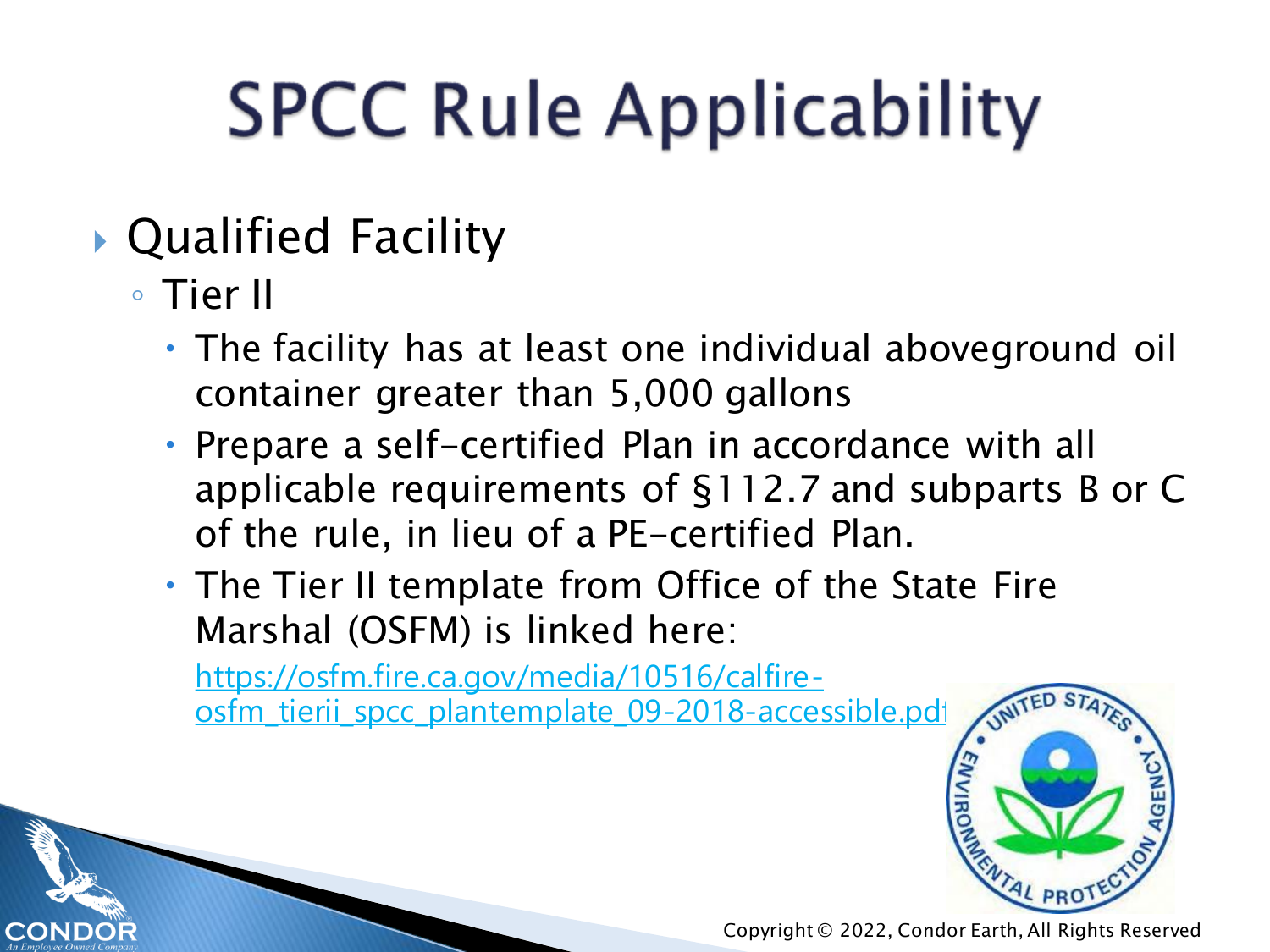### **SPCC RULE & WRRDA**

▶ SB 612 – effective June 1, 2016

- Water Resources Reform and Development Act (WRRDA)
	- $\cdot$  Self-certified SPCC Plan if the farm has:
		- An aggregate aboveground storage capacity greater than  $6,000^*$ gallons but less than 20,000 gallons;
		- No individual tank with a capacity greater than 10,000 gallons; and
		- No reportable discharge history.
	- Engineer-certified SPCC Plan if farm has:
		- An individual tank with an aboveground storage capacity greater than 10,000 gallons; OR
		- An aggregate aboveground storage capacity greater than or equal to 20,000 gallons; OR
		- A reportable discharge history.

\*This threshold may be adjusted by EPA, following a study to determine the appropriate exemption.

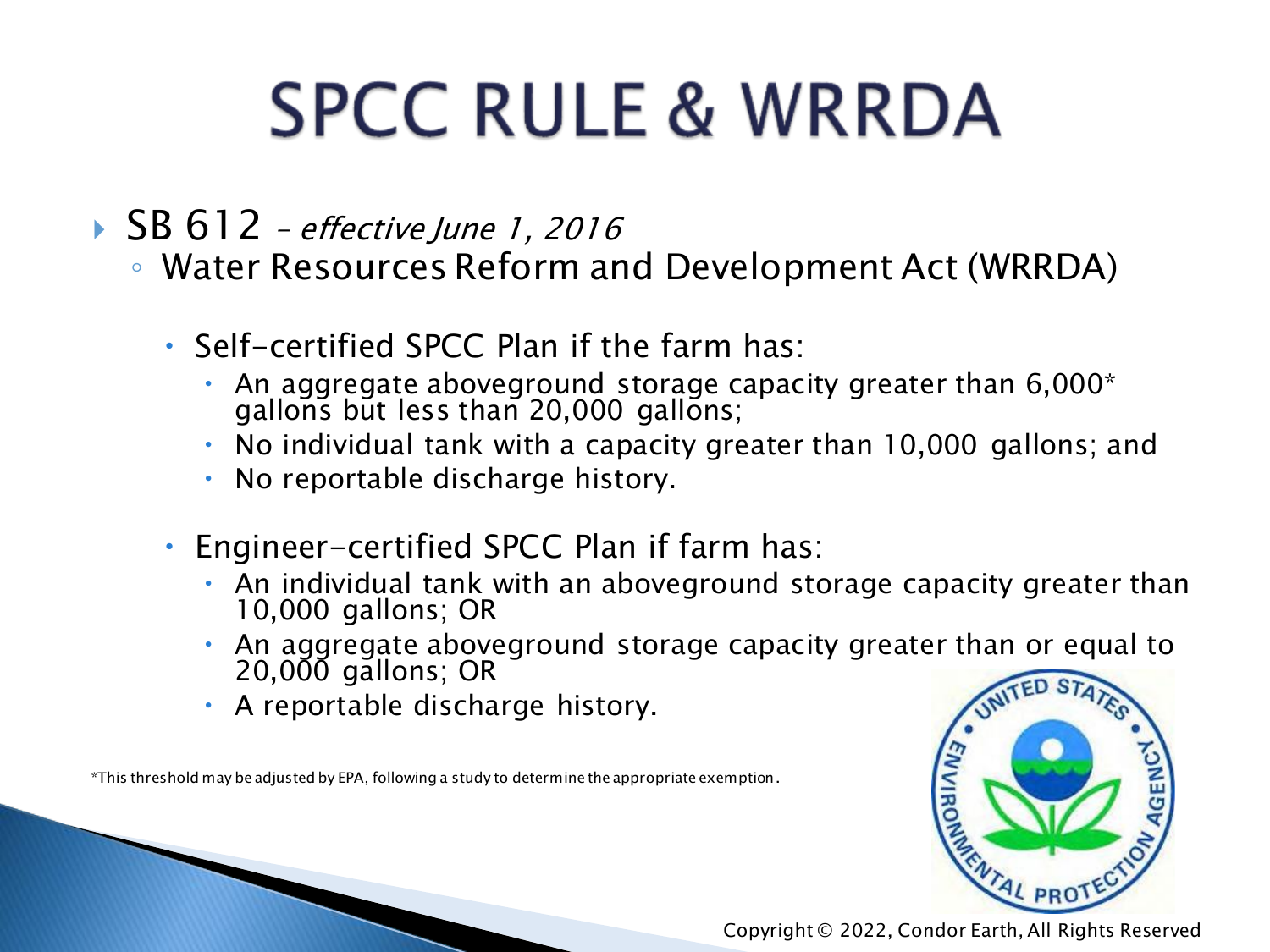#### **SPCC Rule Exemptions & WRRDA**

- Water Resources Reform and Development Act (WRRDA) – effective June 10, 2014
	- A farm:

COND

- An aggregate aboveground storage capacity less than 2,500 gallons or
- An aggregate aboveground storage capacity greater than 2,500 gallons and less than 6,000 gallons and
- No reportable discharge history

#### Definition of Farm:

"A facility on a tract of land devoted to the production of crops or raising of animals, including fish, which produced and sold, or normally would have produced and sold, \$1,000 or more of agricultural products during a year"



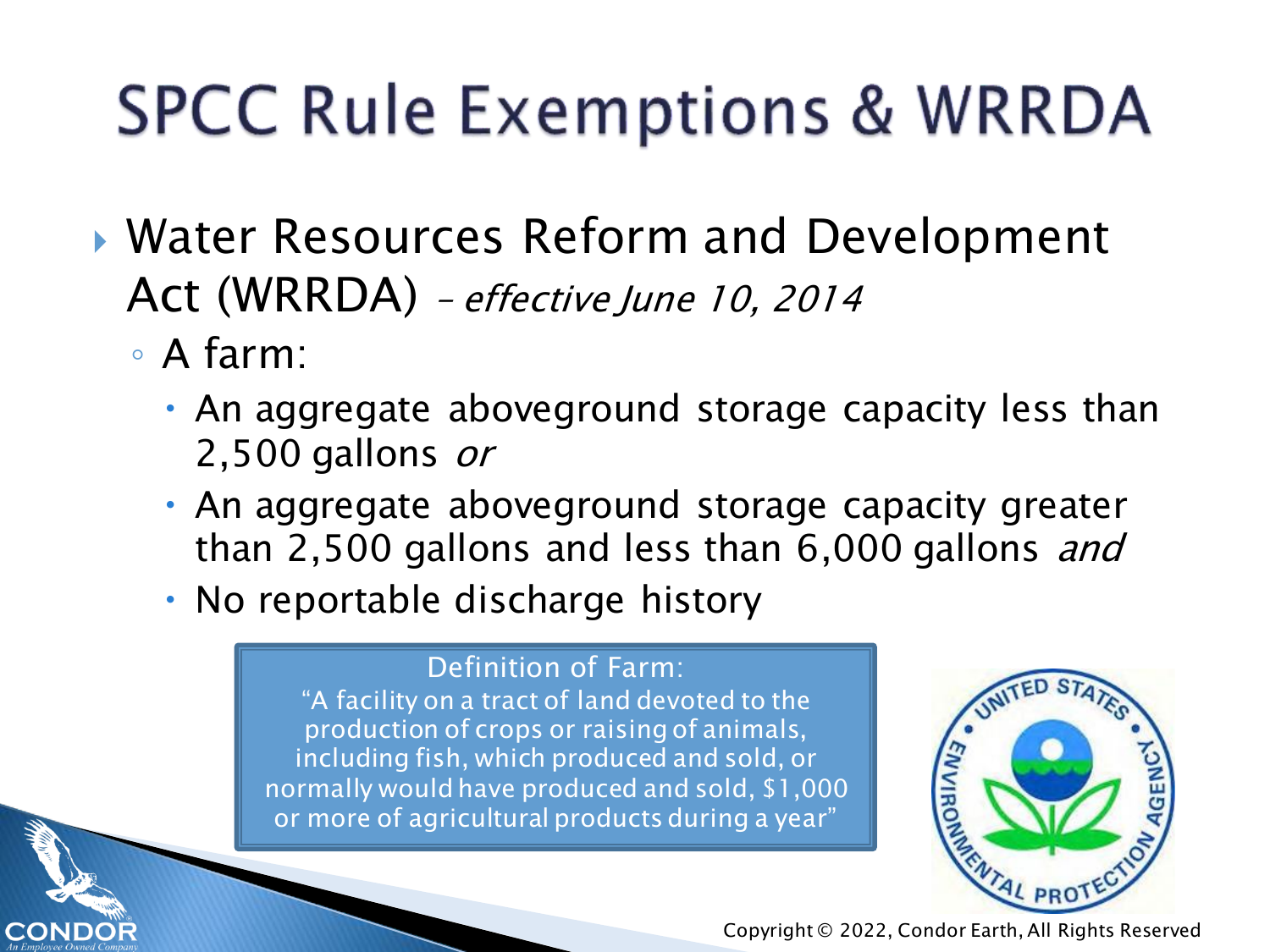### **APSA SPCC Plan Exemptions**

#### Facilities conditionally exempt:

- Farm (non-WRRDA)
- Nursery
- Logging site
- Construction site
- Conditions:
	- Storage tank(s) does not exceed 20,000-gallons
	- Cumulative storage capacity does not exceed 100,000 gallons **Stanislaus**

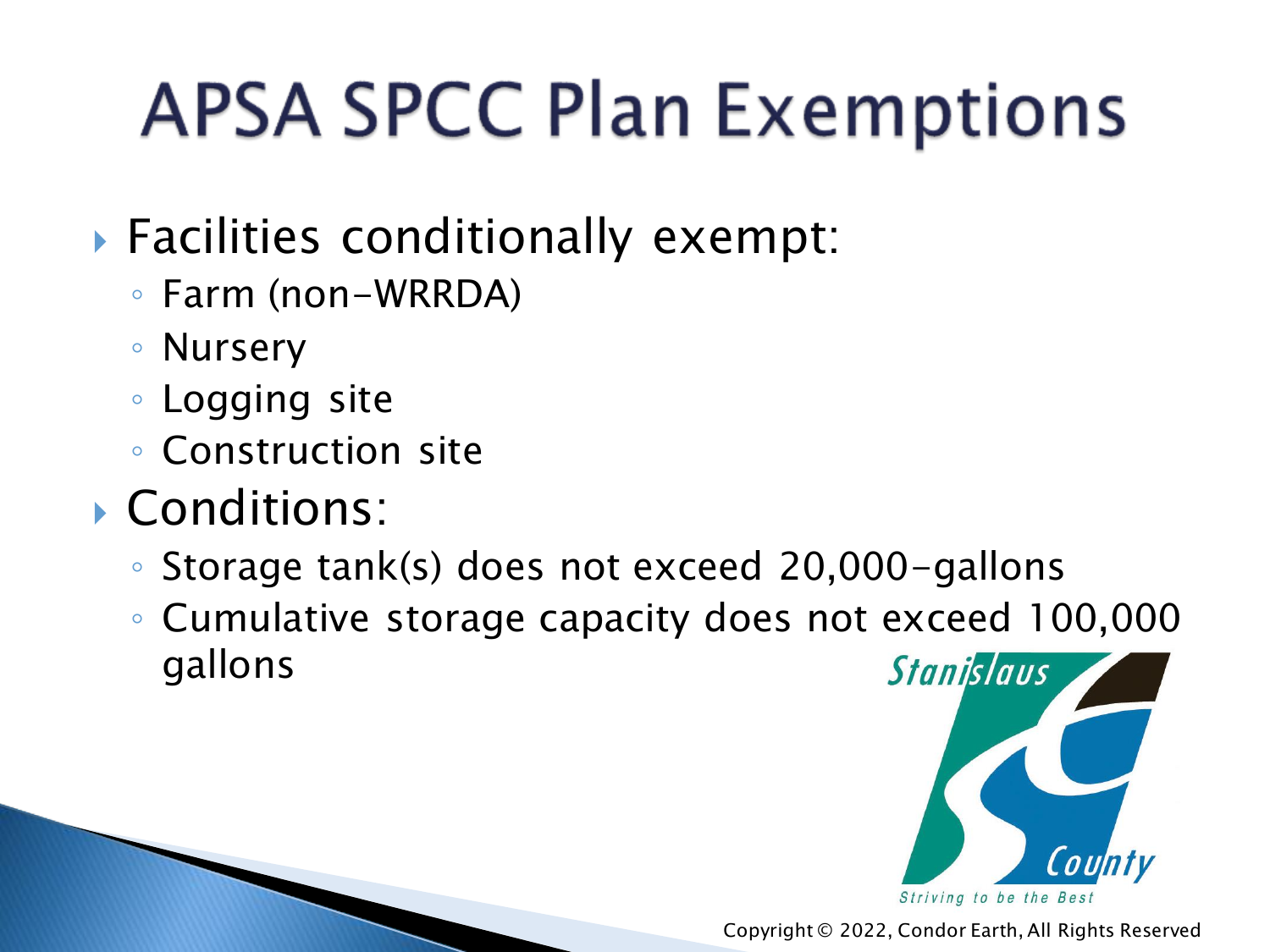### **APSA SPCC Plan Exemptions**

- ▶ To maintain conditional exemption:
	- Conduct daily visual inspections
	- Allow CUPA to conduct periodic inspections
	- Install secondary containment if the CUPA determines to be necessary

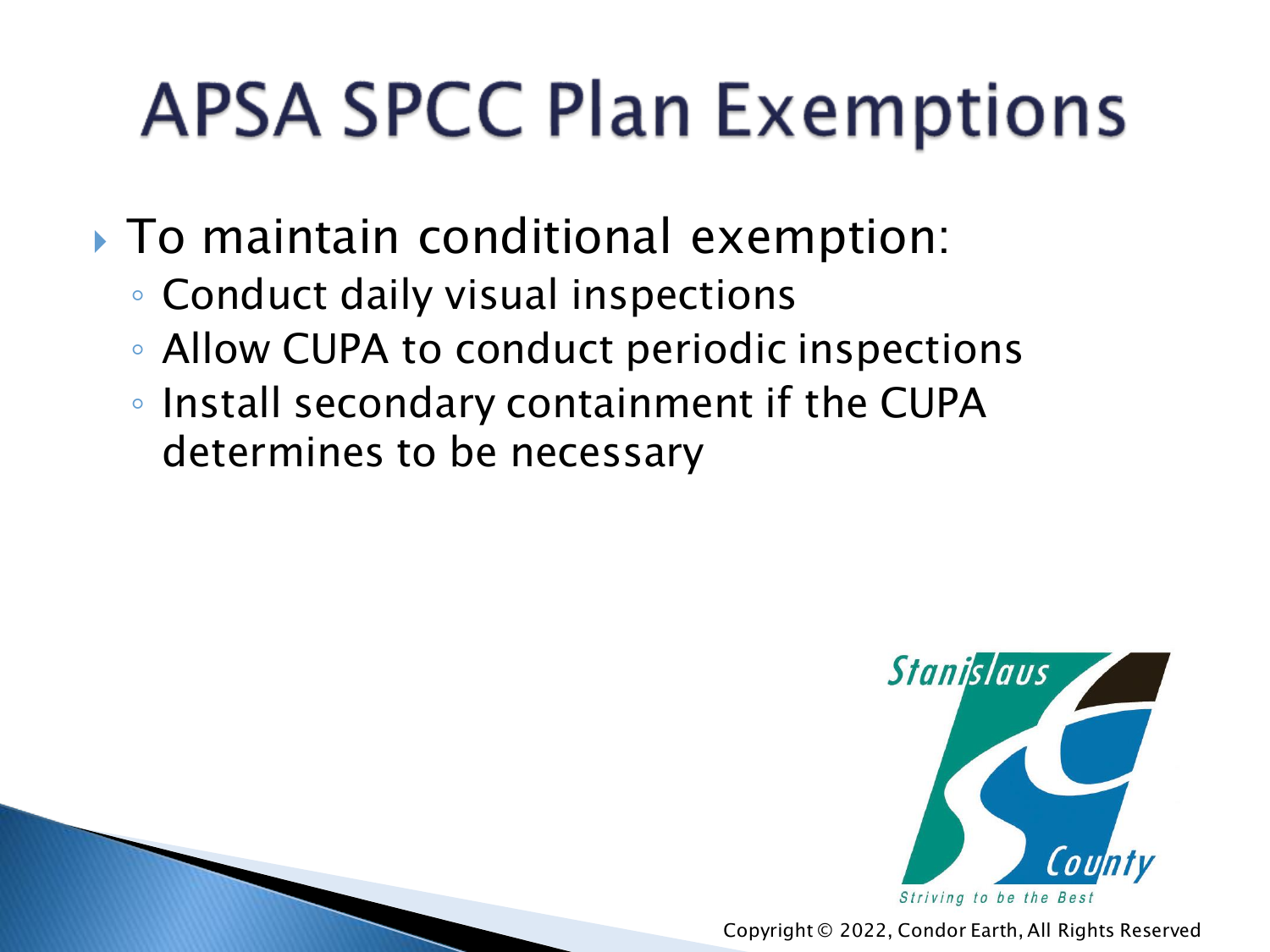#### How Is WRRDA Capacity Determined?

- Calculate your aggregate aboveground oil storage capacity:
	- DO NOT count:
		- Separate parcels containers of 1,000 gallons capacity or less;
		- Heating oil containers solely used at a single-family residence;
		- Pesticide application equipment or related mix containers;
		- Milk and milk product containers and associated piping and appurtenance;
		- Completely buried oil tanks and associated piping and equipment;
		- Containers holding animal feed ingredients

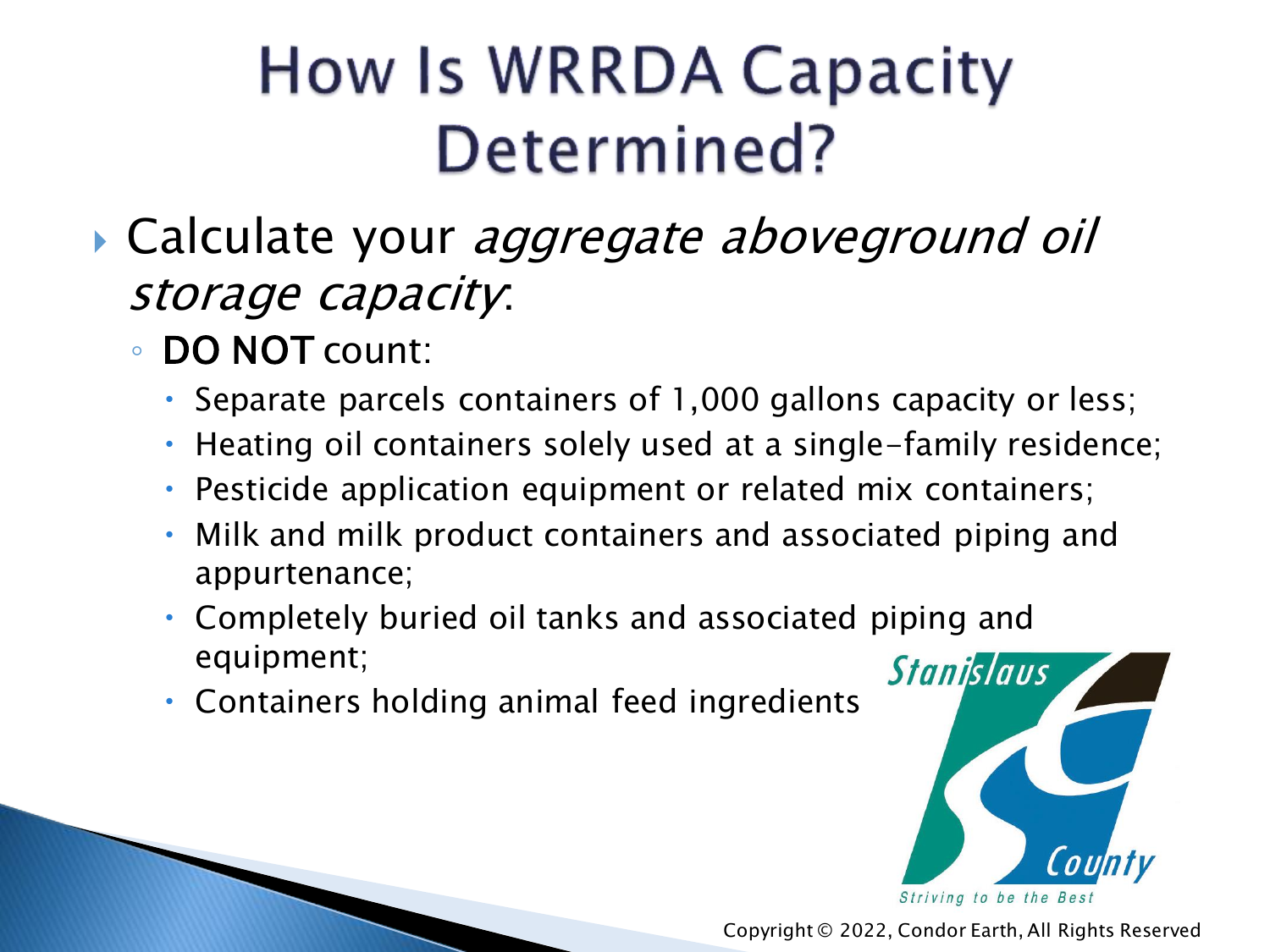- Requires facilities to develop and implement a SPCC Plan:
	- Procedures to diminish the potential for oil to Spill
	- Prevent oil discharges through containment
	- Control measures to keep oil discharges from impacting shorelines and waters of the U.S.
	- Countermeasures to contain, clean-up, and mitigate any discharge (spill response measures)

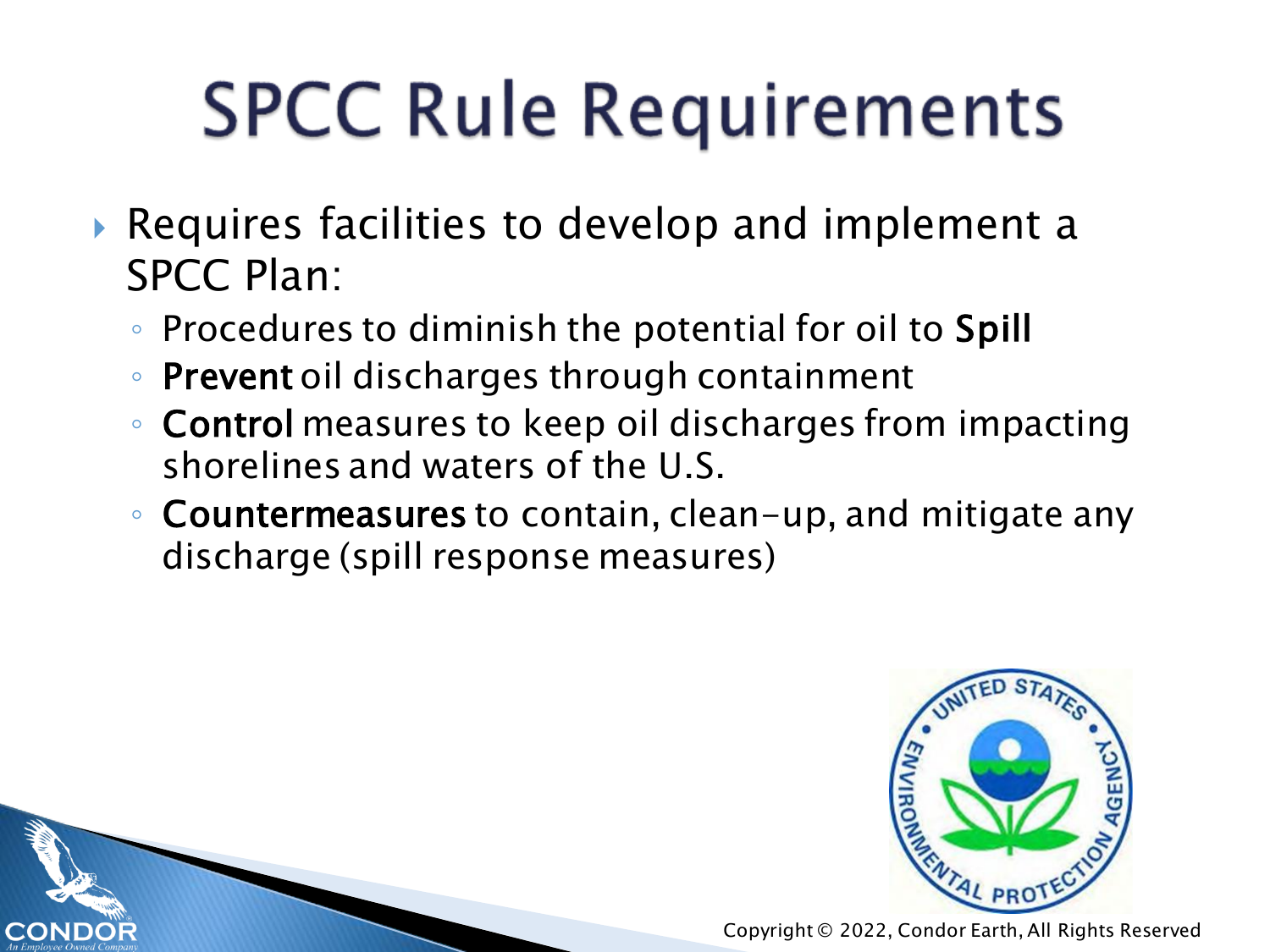#### ▶ SPCC Plan

- Applies to designated oil storage facilities that have the potential to discharge oil to navigable water of the United States and adjoining shorelines.
- A facility-specific document focused on oil pollution from facilities in order to protect the integrity of waterways.

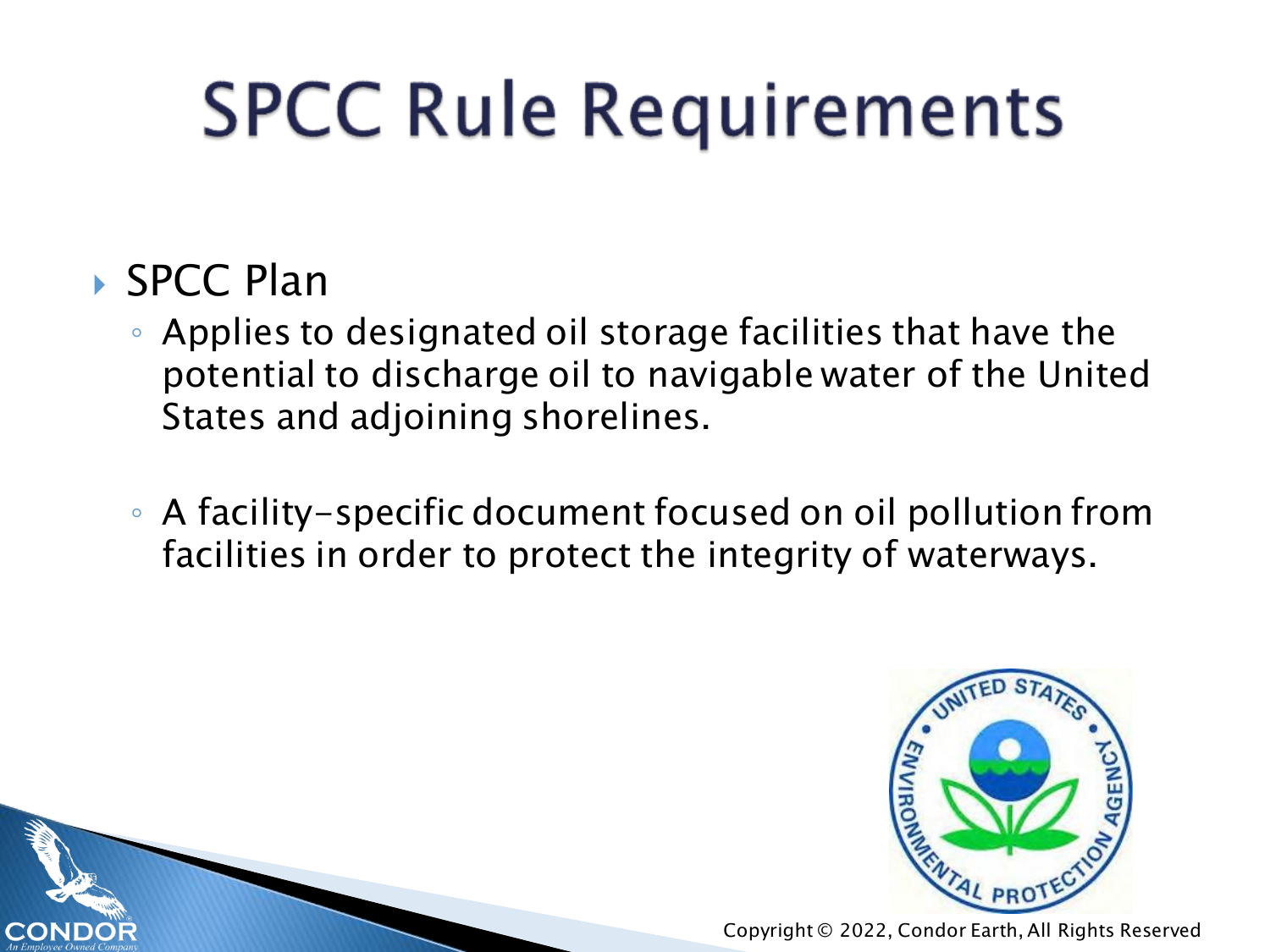- ▶ You'll need to include the following information in your SPCC Plan:
	- *Oil containers* at the facility including the contents, capacity, and location of each container;
	- *Procedures* that you will use to prevent oil spills;
	- *Measures* you installed to prevent oil from reaching water;
	- ∘ *Measures* you will use to contain and cleanup an oil spill; and
	- Emergency contacts and first responders.

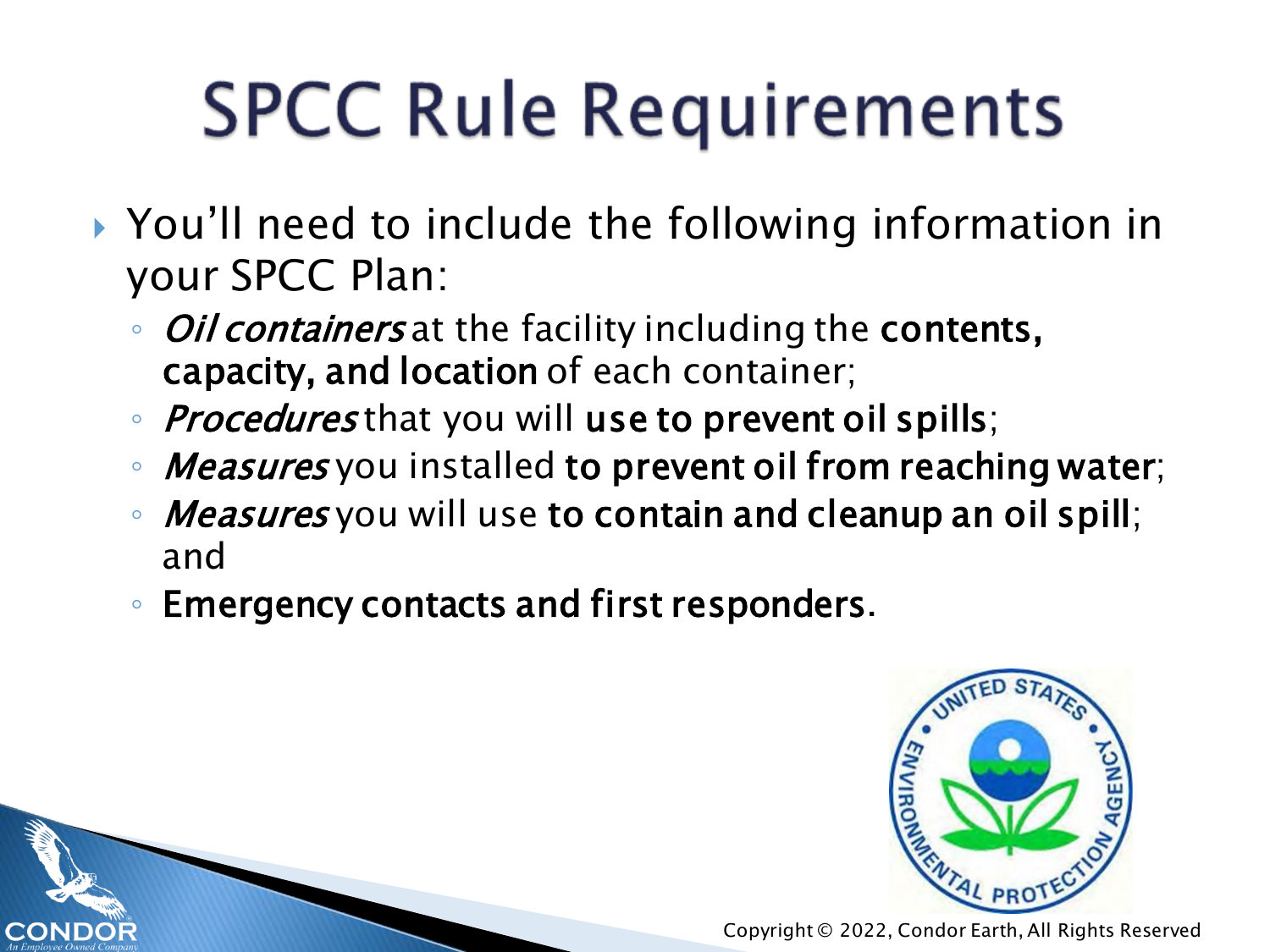- ▶ You'll need to include the following information in your SPCC Plan:
	- Use containers suitable for the oil stored;
	- Identify contractors or other local personnel who can help you clean up an oil spill;
	- Provide overfill prevention for your oil storage containers;
	- Provide effective, sized secondary containment for bulk storage containers;
	- Provide effective, general secondary containment; and
	- Periodically inspect and test pipes and containers. pipes when they are installed or repaired.
		- Keep a written record of your inspections.

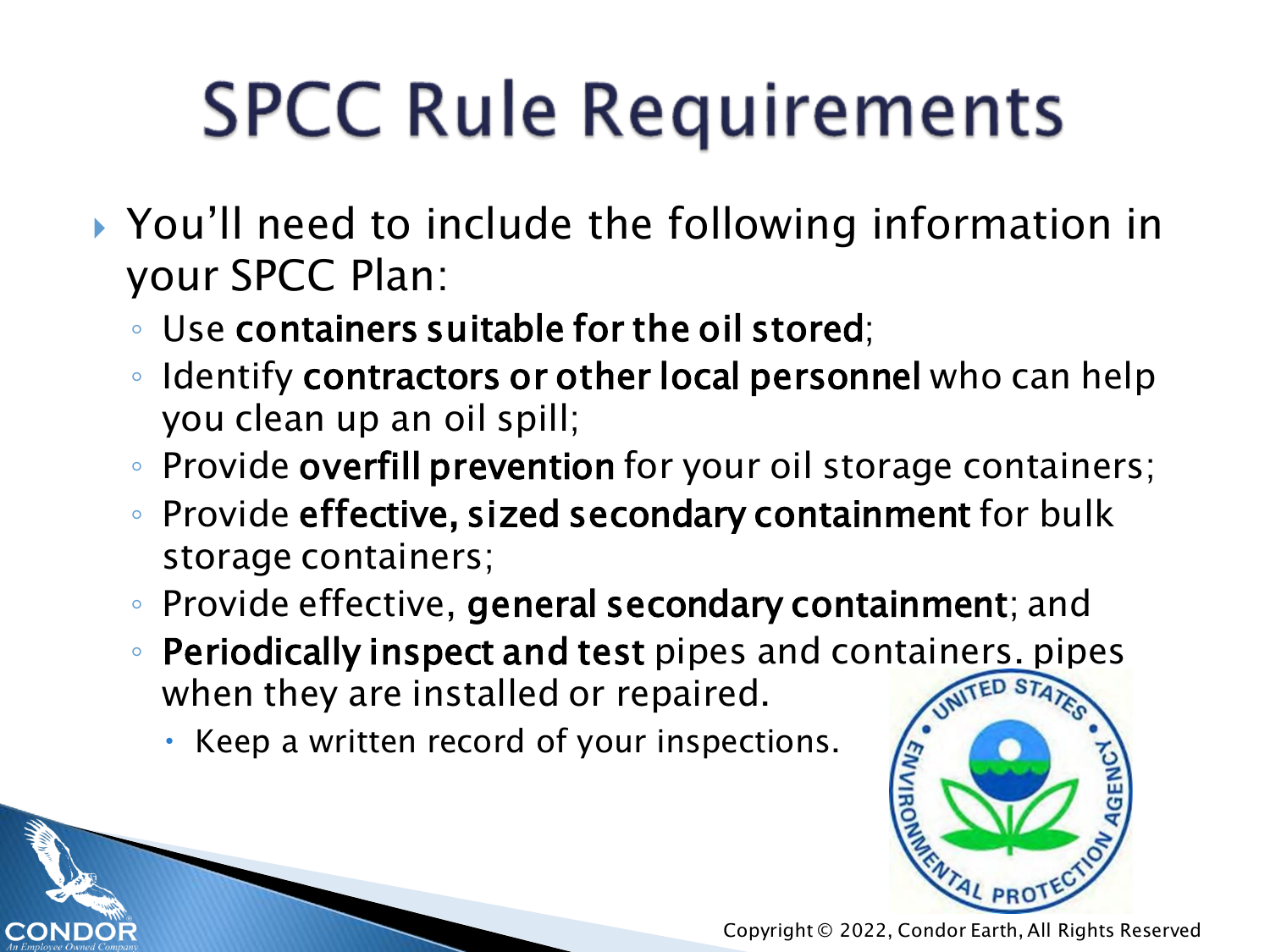- ▶ Oil spill/release
	- National Response Center (NRC)
	- "Sheen Rule"
		- Discharges a harmful quantity of oil to U.S. navigable waters, quantity of oil to U.S. navigable waters, adjoining shorelines, or the contiguous zone adjoining shorelines, or the contiguous zone
		- Harmful quantity of discharged oil
			- Violates state water quality standards
			- Causes a film or sheen on the water's surface
			- Leaves sludge or emulsion beneath the surface.
		- Not based on amount of oil discharged, but instead on the presence of a sheen, sludge, or emulsion

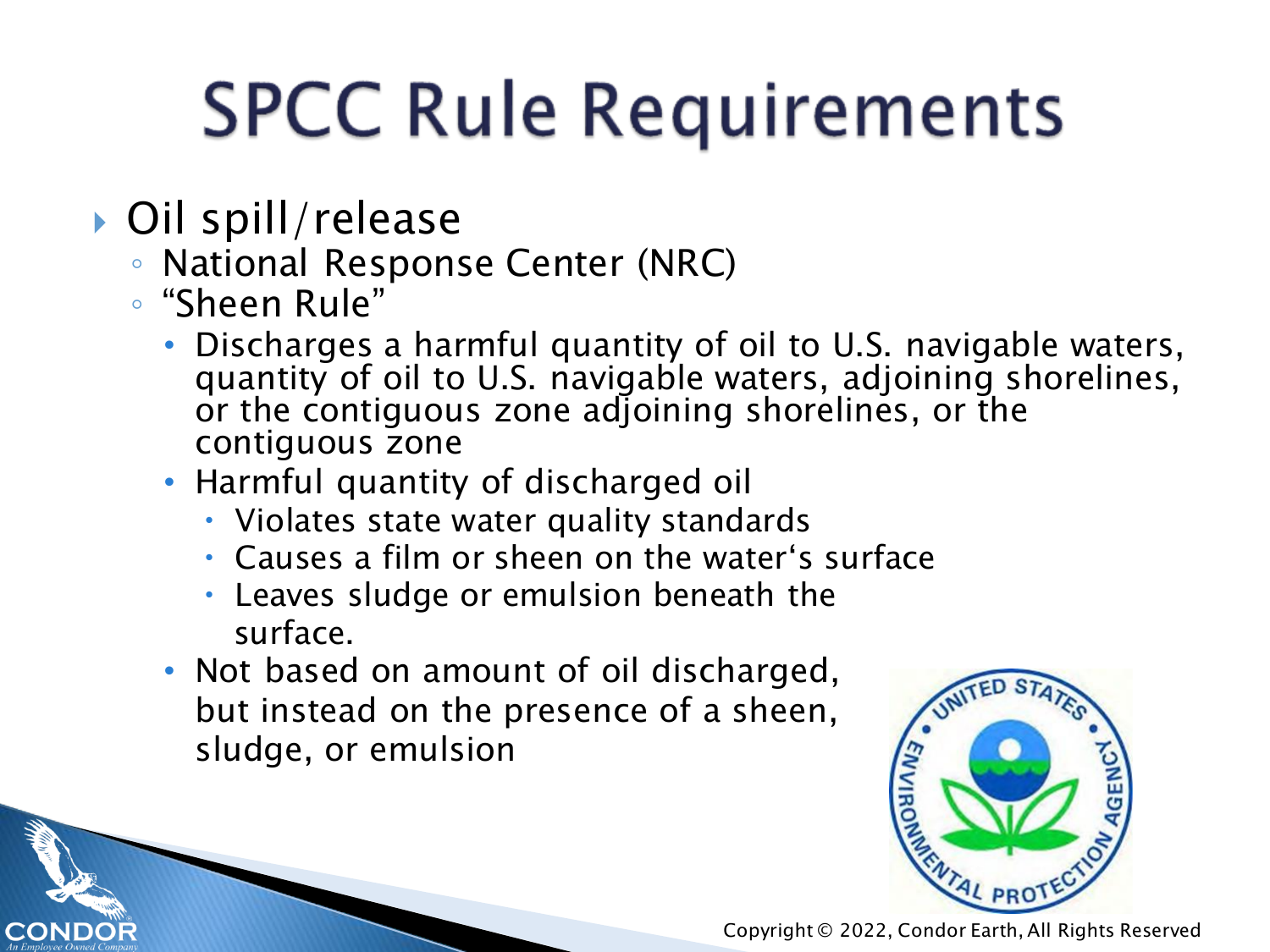#### ▶ Oil spill/release

- Report to the EPA Regional Administrator (RA) when there is a discharge of:
	- More than 1,000 U.S. gallons of oil in a single discharge to navigable waters or adjoining shorelines
	- More than 42 U.S. gallons of oil in each of two discharges to navigable waters or adjoining shorelines within a 12-month period
	- An owner/operator must report the discharge(s) to the EPA Regional Administrator within 60 days

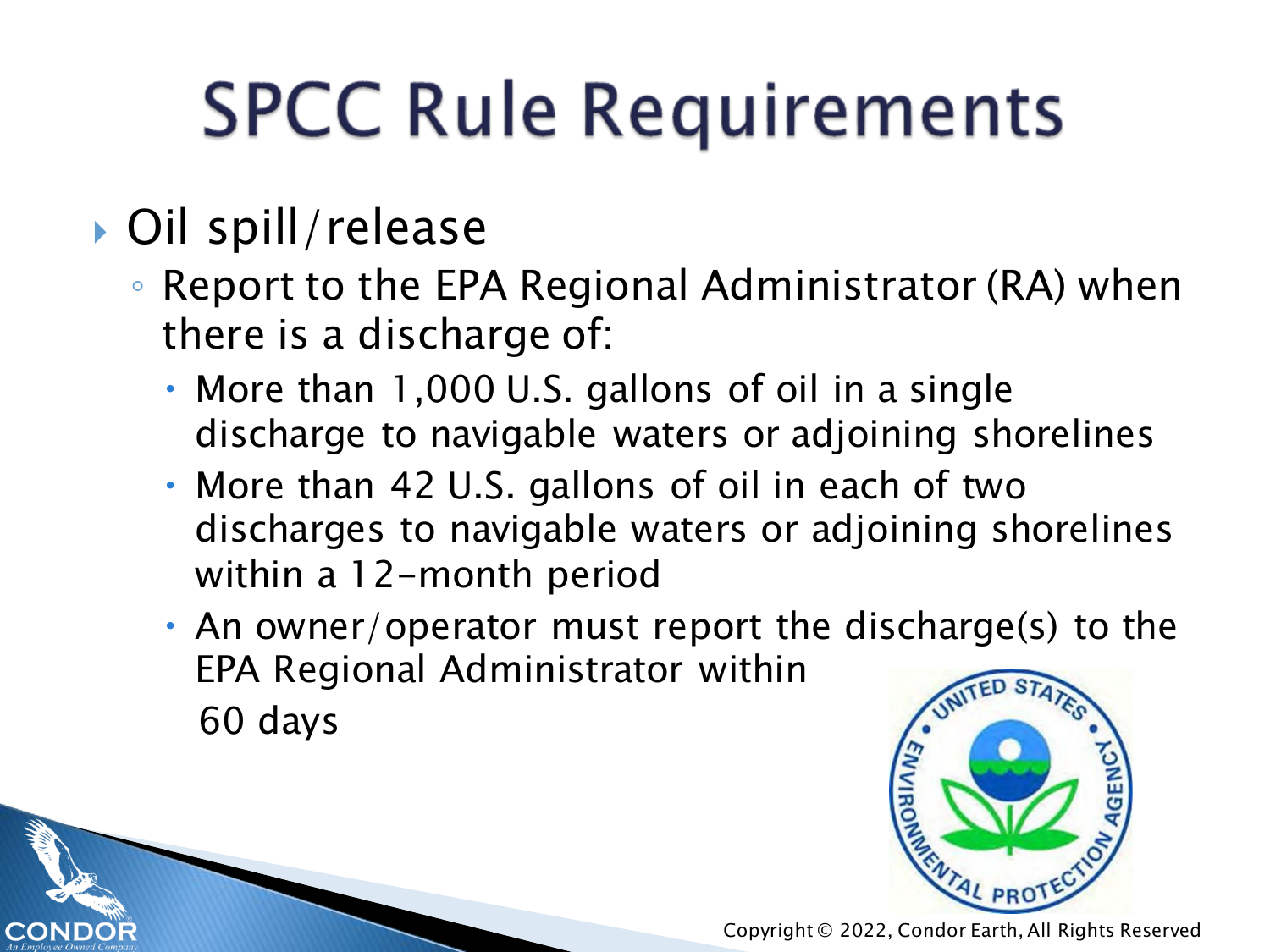- ▶ Prepare an SPCC Plan
	- 40 CFR 112
- ▶ Implement SPCC Plan
	- Conduct periodic inspections including integrity inspections
	- Report spills

CONL

Update SPCC Plan

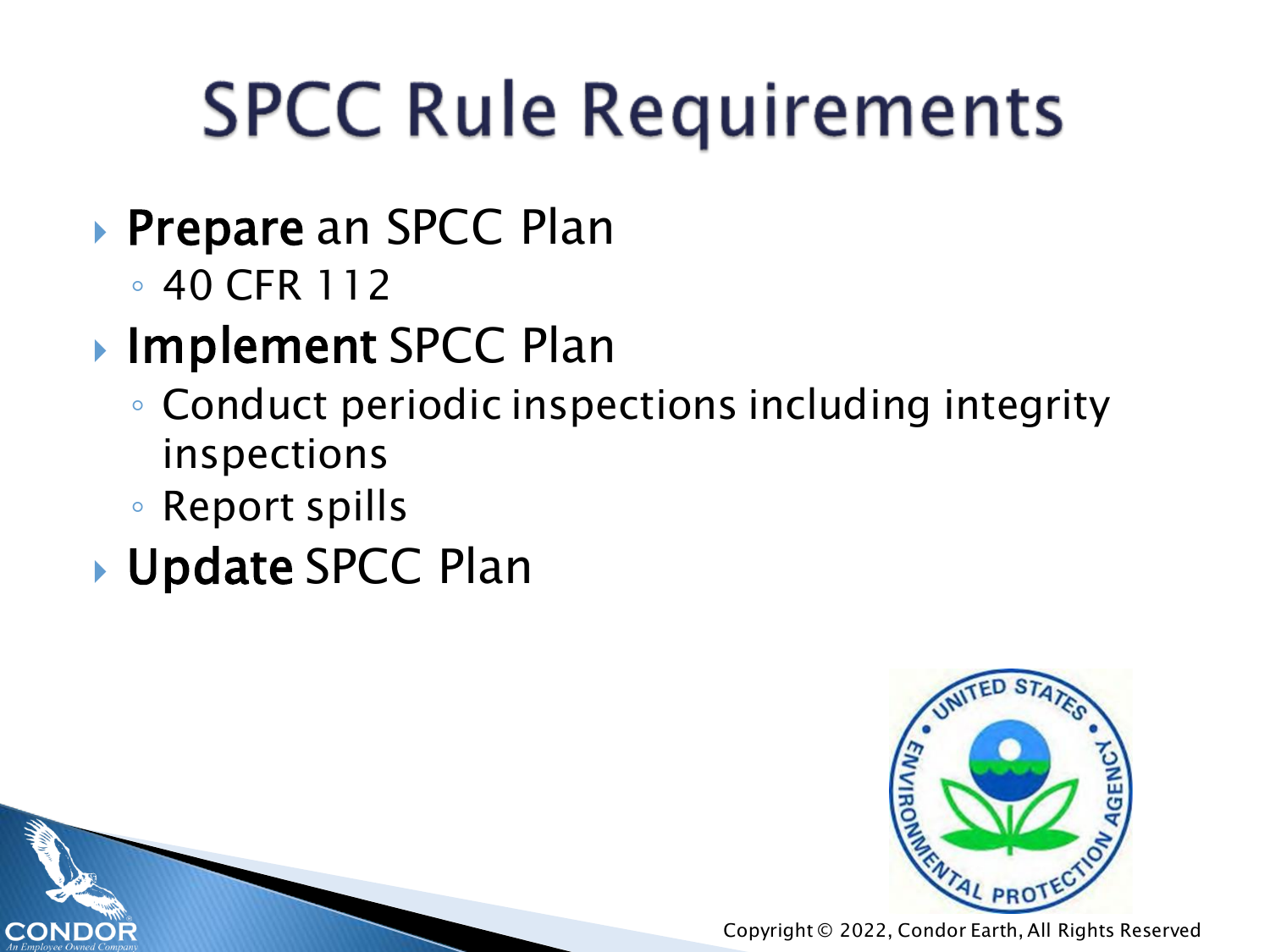#### **H&SC 25270**

- CUPA inspections
	- 10,000 gallons or more of petroleum
	- Once every 3 years
- ▶ Review of SPCC Plan
	- All tank facilities with aggregate petroleum capacity of 1,320 gallons or more

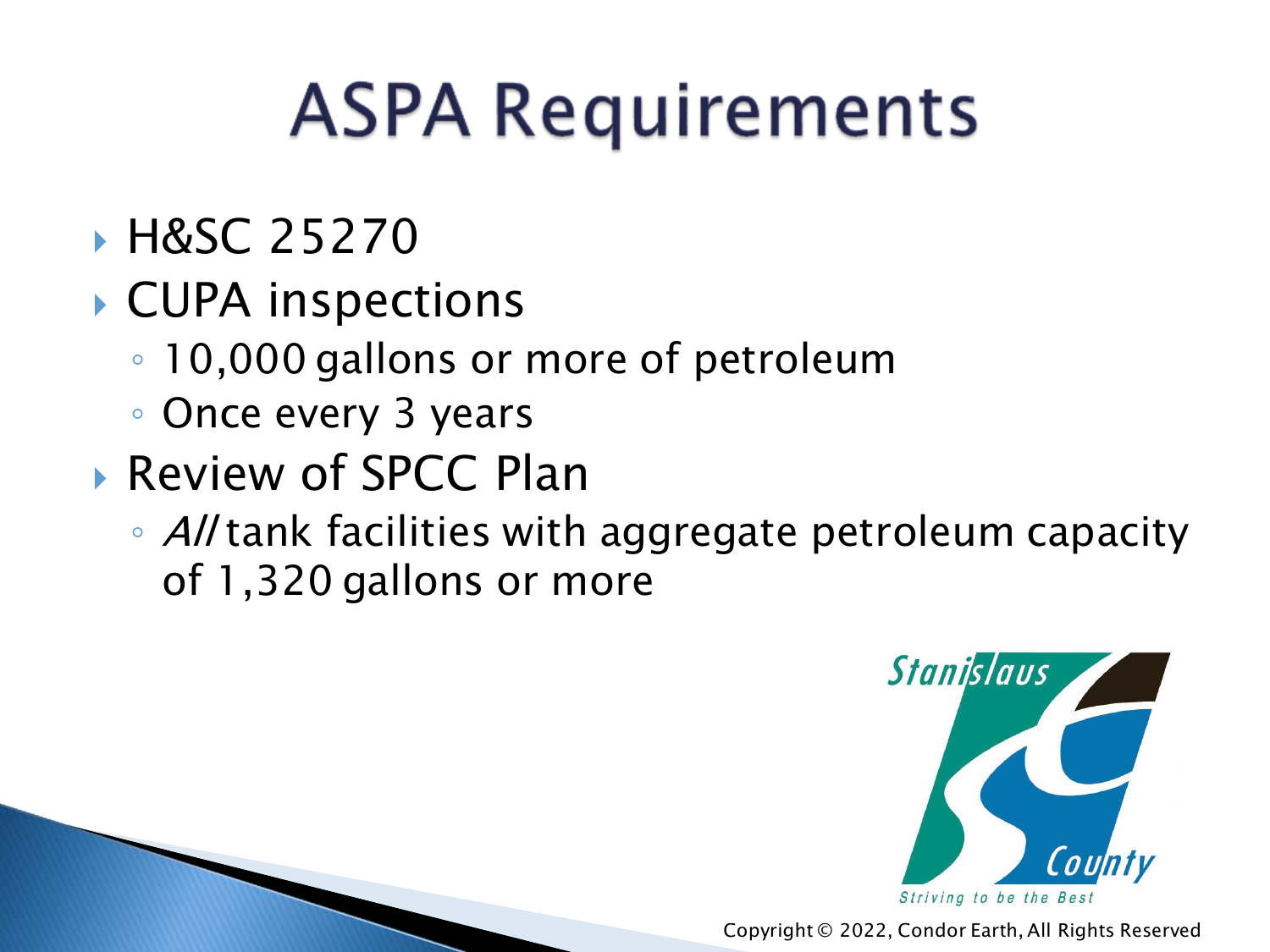- ▶ Owner/operator
	- File a tank facility statement with the CUPA (H&SC 25270.6(a))
		- Annually, on or before January 1st
		- A complete business plan MAY satisfy this requirement
	- Pay a fee to the CUPA (H&SC 25270.6(b))

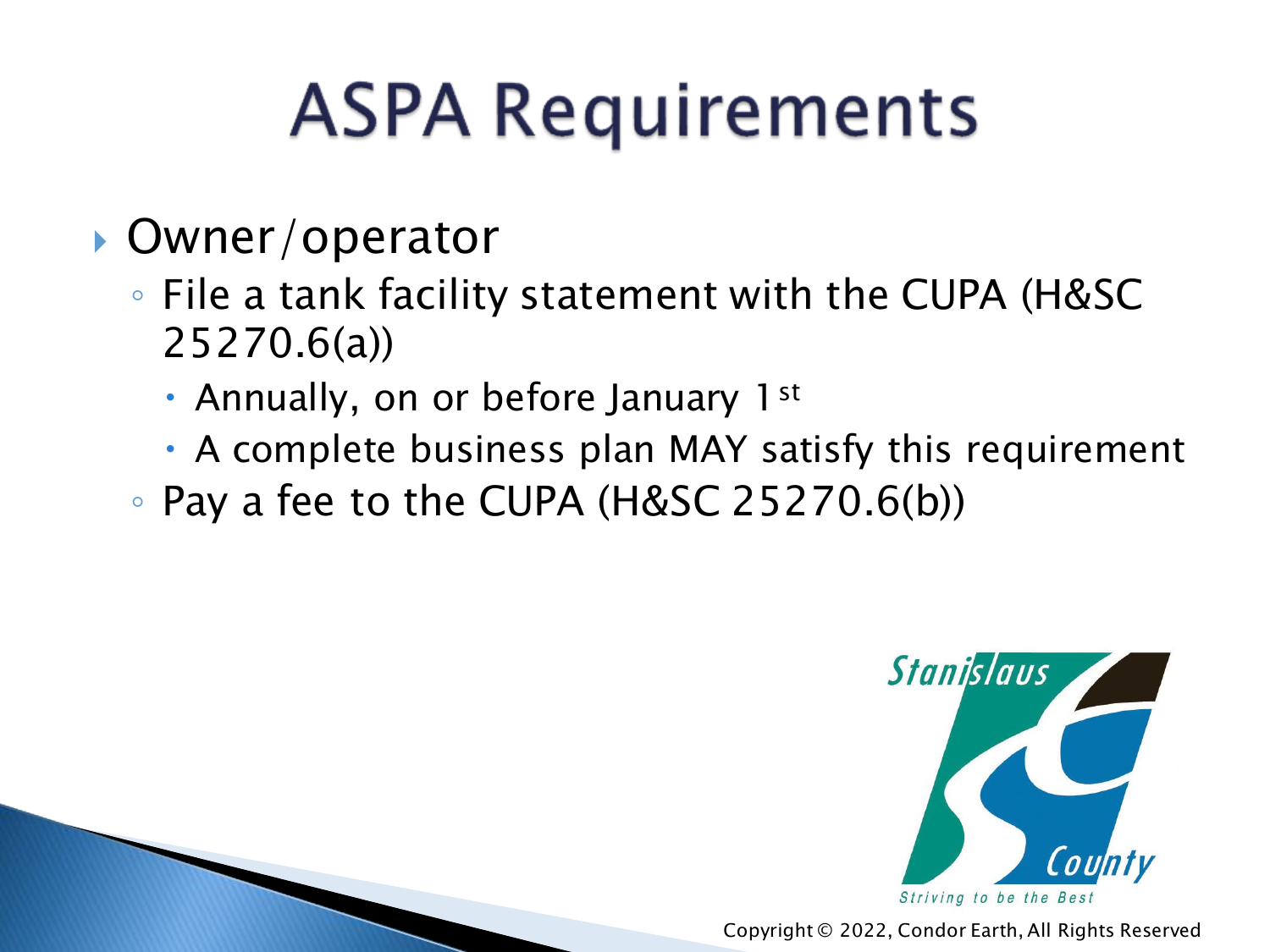- ▶ Oil spill/release
	- SPCC Rule Requirements
	- Petroleum spill/release
		- ANY amount of a significant release/threatened release of a hazardous material
			- Local and Sate Agencies
				- California Governor's Office of Emergency Services (Cal OES)
				- CUPA
				- California Regional Water Quality Control Board (Regional Board)
				- Fire department

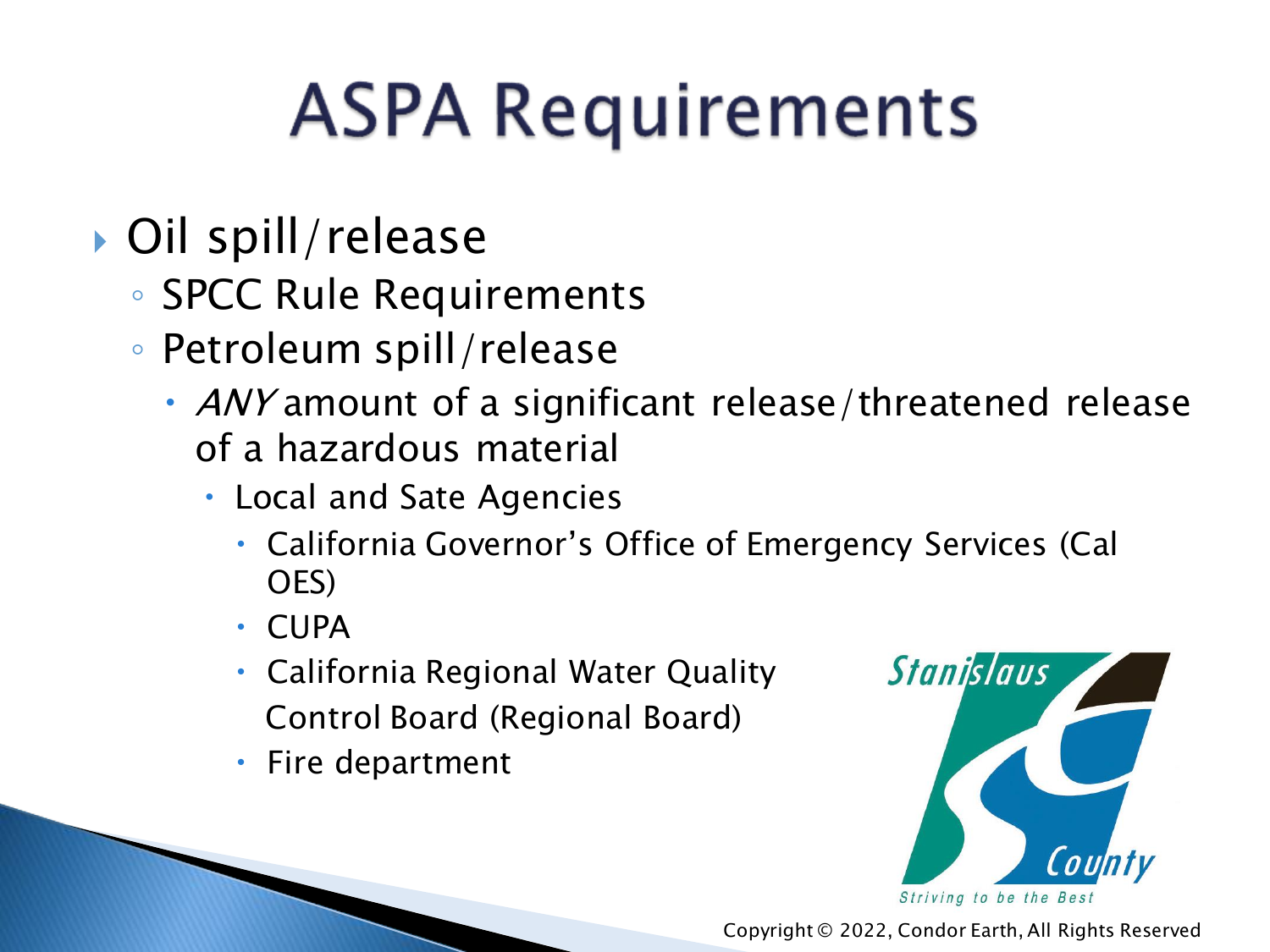- ▶ Prepare a SPCC Plan
- ▶ File a tank facility statement/annual certification of the business plan
- Submit required annual fee
- ▶ Implement SPCC Plan
- ▶ Update SPCC Plan
- ▶ Comply with other APSA requirements
	- H&SC 25270

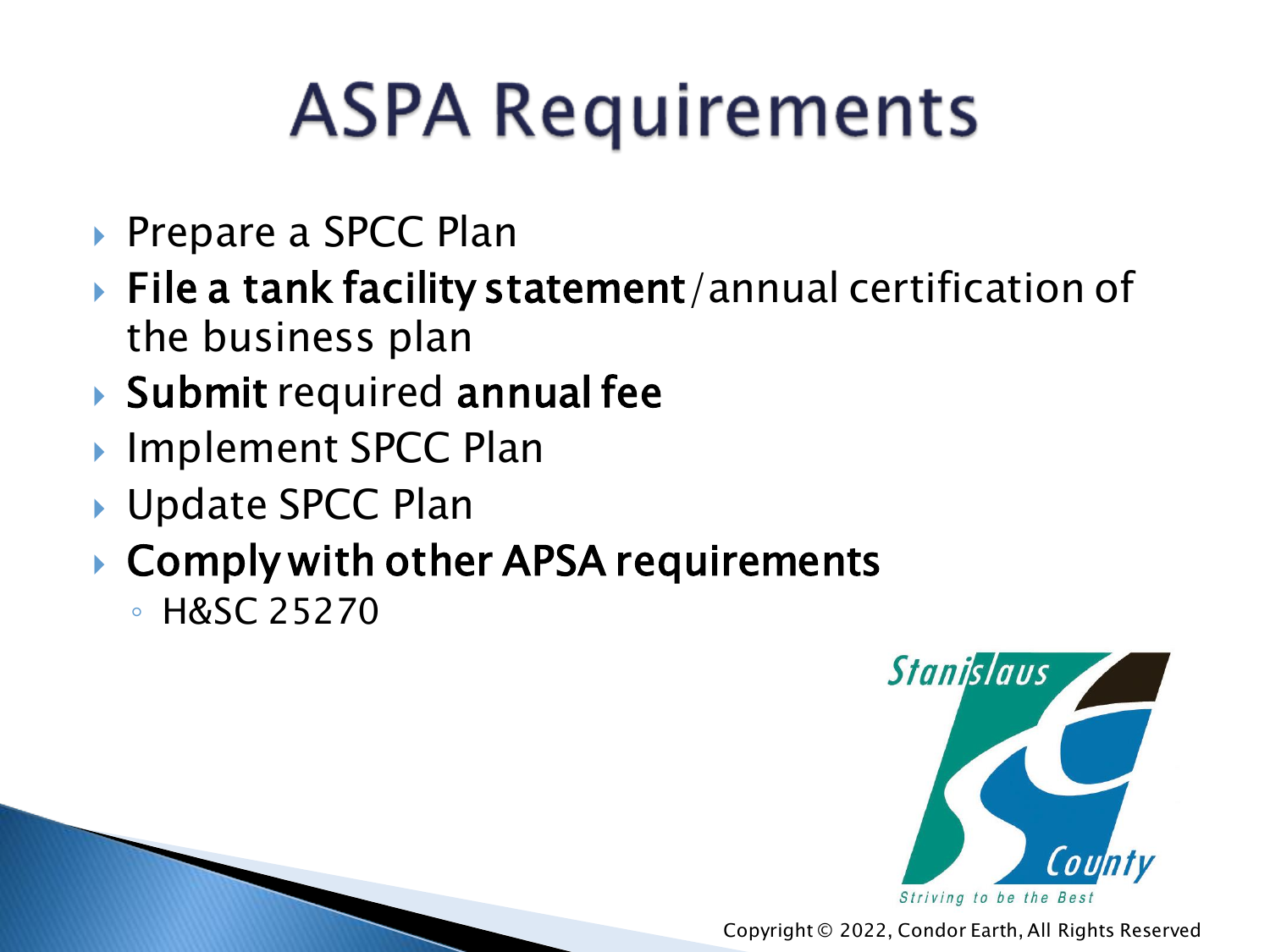# **SPCC Plan**

- **Need one? Get one!** 
	- Be site specific
	- Cover the regulations (California & Federal)
- Have one? Implement it!
	- Documentation
		- Amendments & 5-year review
		- Training

COND

• Inspections

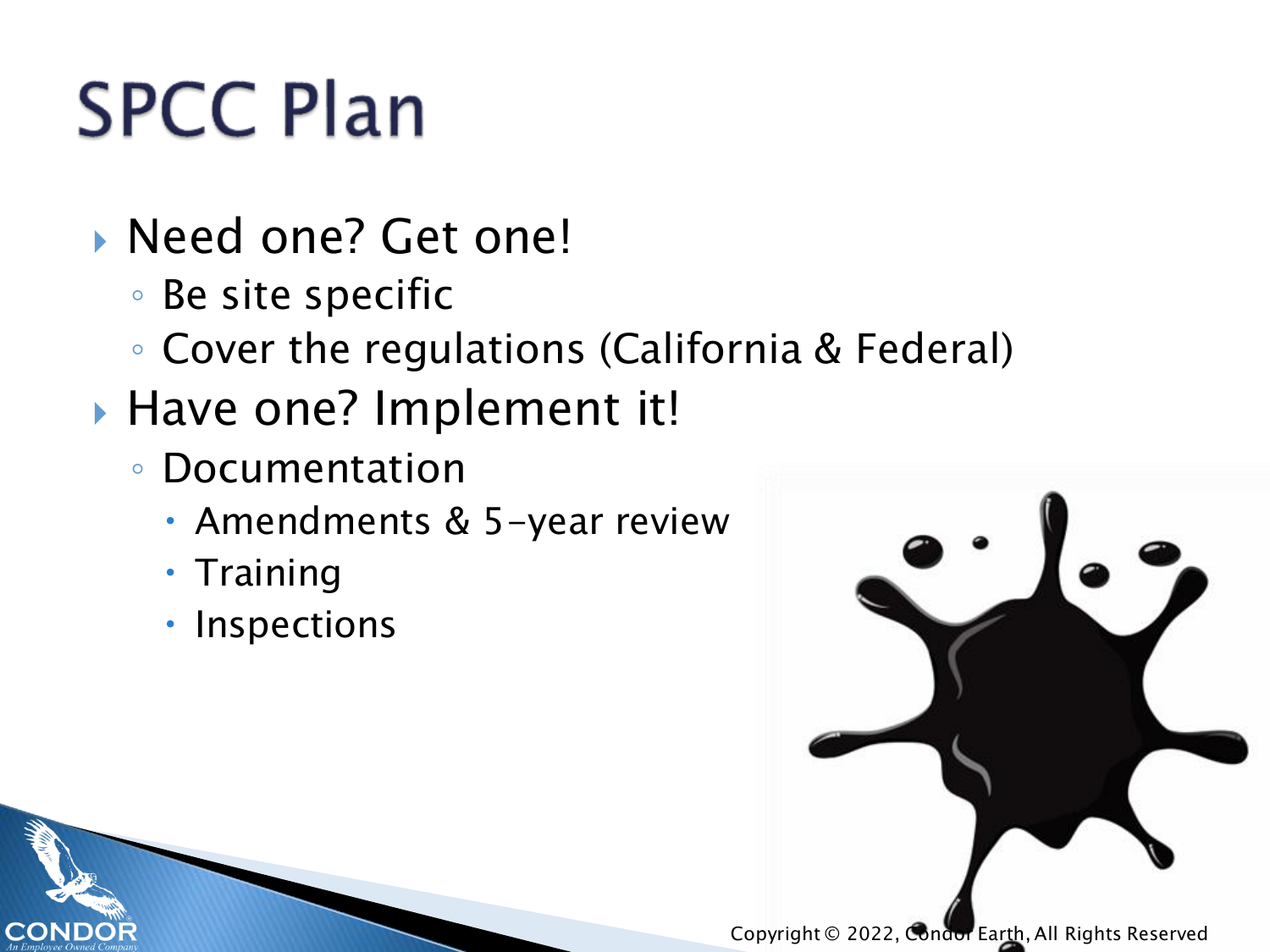### Do You Have A SPCC Plan?

- $\blacktriangleright$  Keep it site specific
	- Oil types

COND

- Oil storage locations
- Use maximum inventory

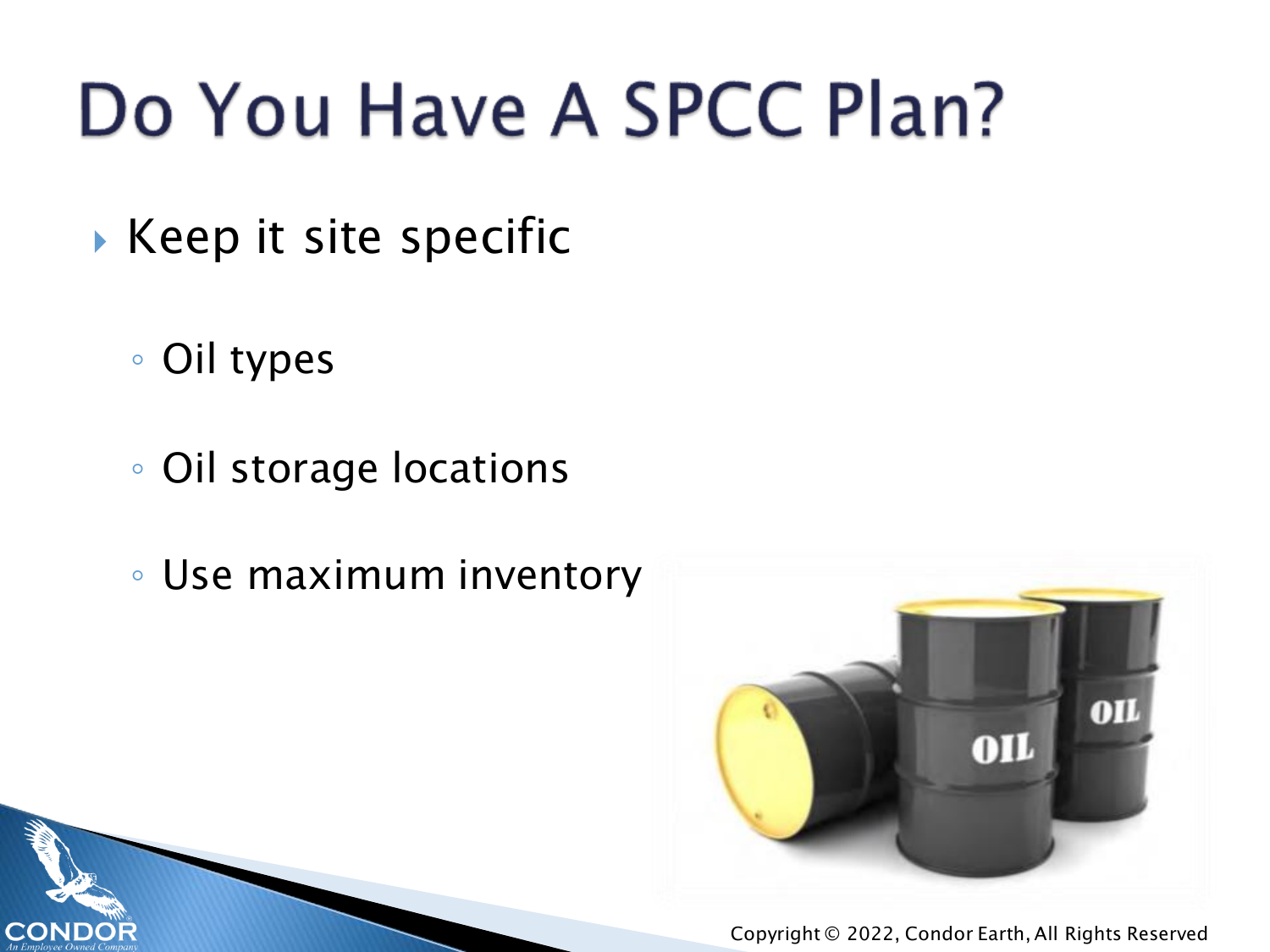### Do You Have A SPCC Plan?

- ▶ Cover the applicable regulations
	- State (California)
		- Health and Safety Code, Division 20, Chapter 6.67
	- Federal

CONE

Code of Federal Regulations, Title 40, Part 112

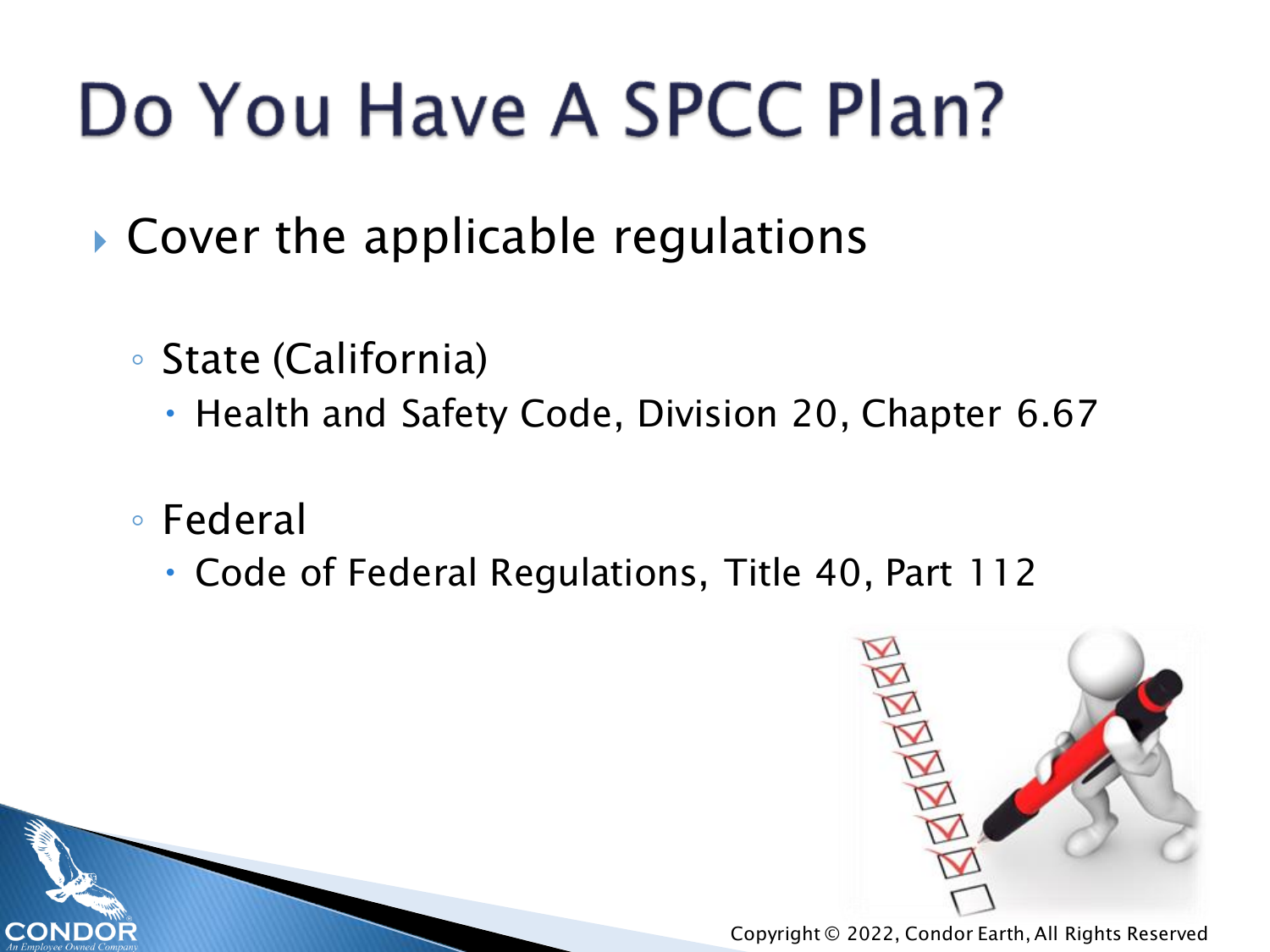#### Is Your Plan Being Implemented?

- ▶ SPCC Plan Amendments
	- Required within 6 months of a change:
		- Administrative personnel name change, response company changed
		- Technical improved spill and discharge prevention measures, change in discharge potential, changed tanks, removed tanks, added tanks, equipment install, etc.
	- 5-Year Review

"The only thing that is constant is change" Greek Philosopher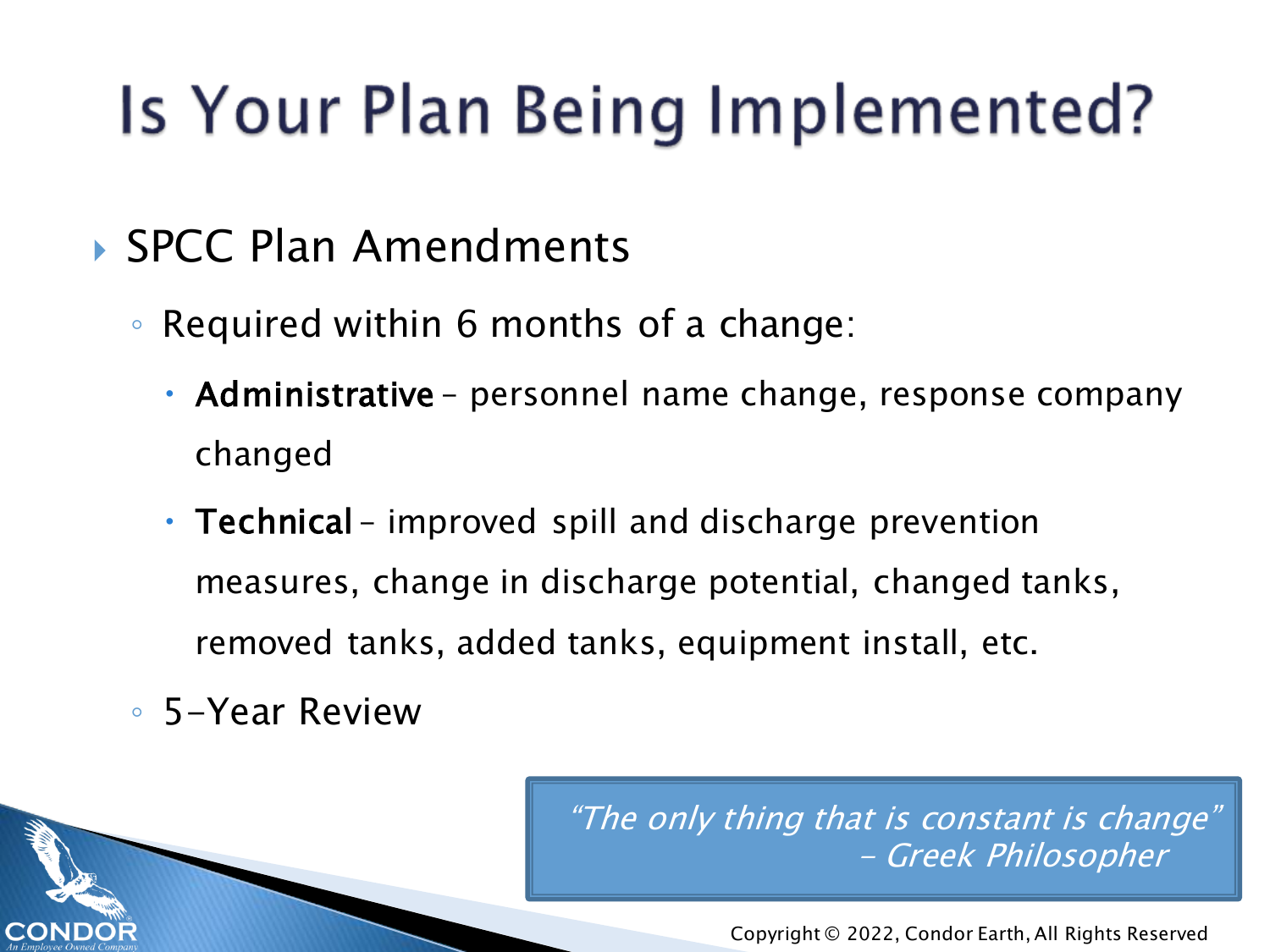#### Is Your Plan Being Implemented?

**Training Forms** 

COND

- Annual Review Discharge Prevention Briefings
- Training provided to personnel working around or with oil

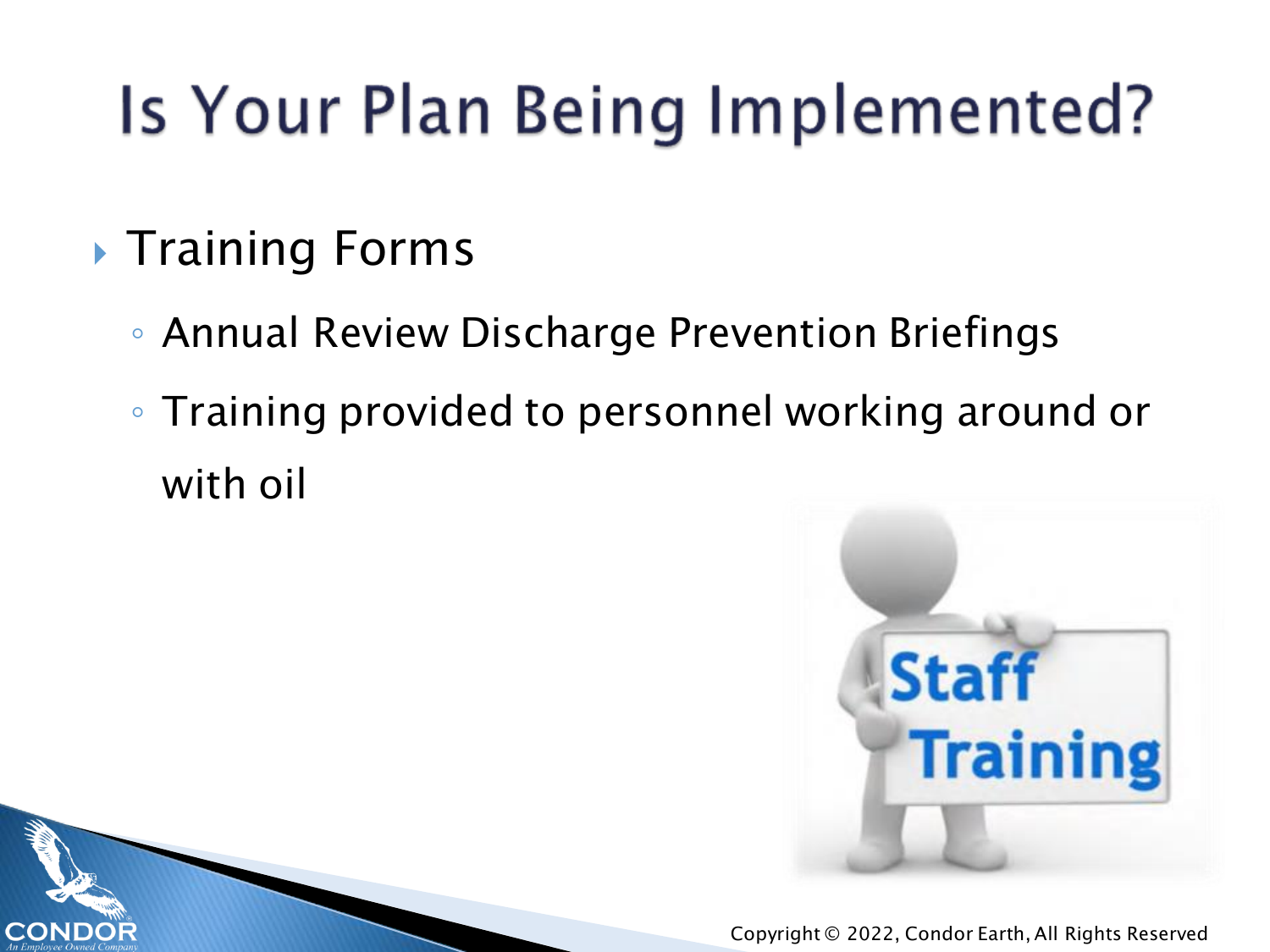#### Is Your Plan Being Implemented?

- **Inspection Forms** 
	- SPCC Template, Engineer, Industry Standards
- ▶ Industry Standards

COND

- At least monthly inspections
- Keep with SPCC Plan for 36 Months

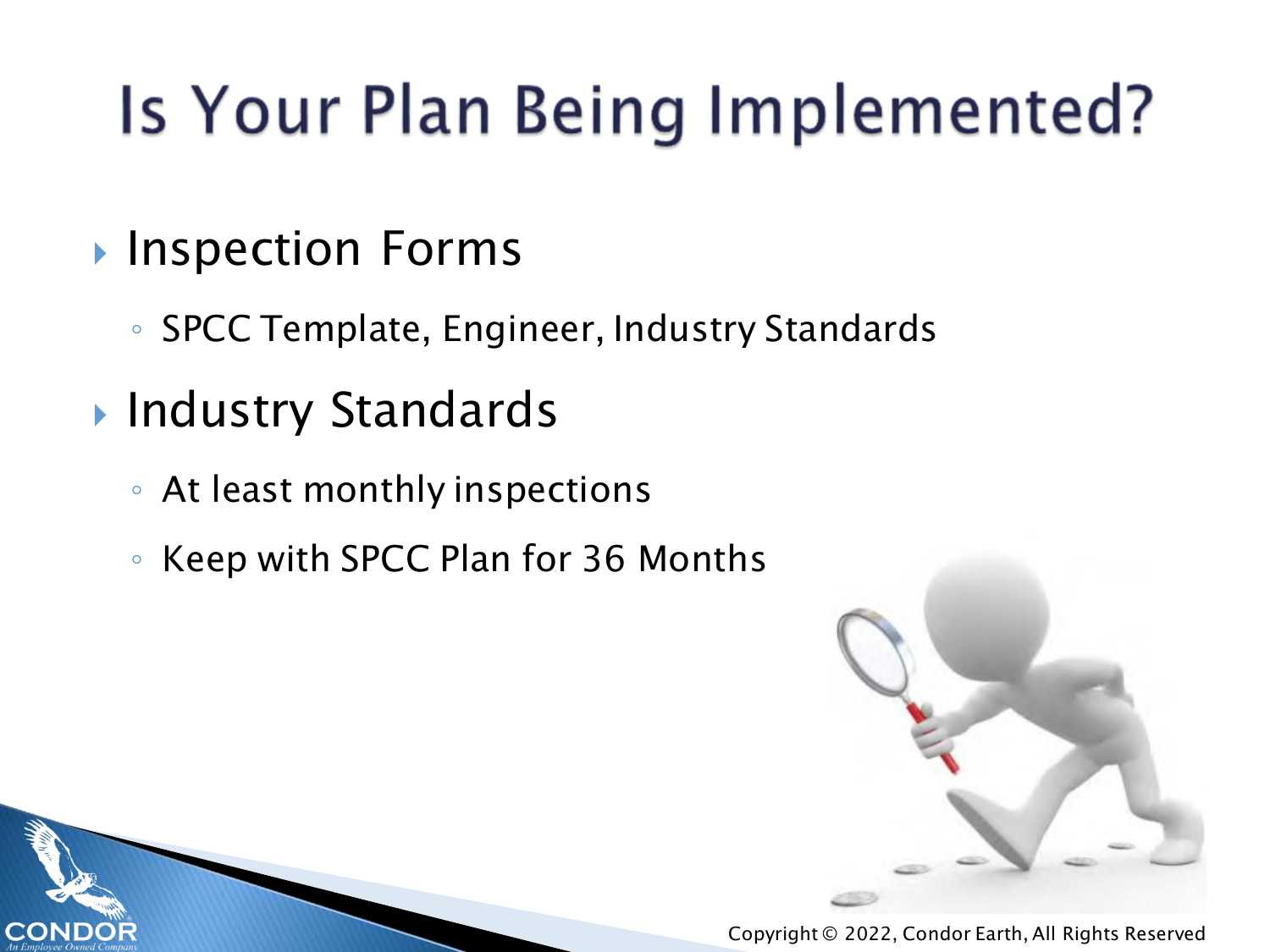

Q: Does any percentage of petroleum oil content in a mixture (no matter how small) bring the mixture into APSA regulation as 'petroleum'?

A: Yes



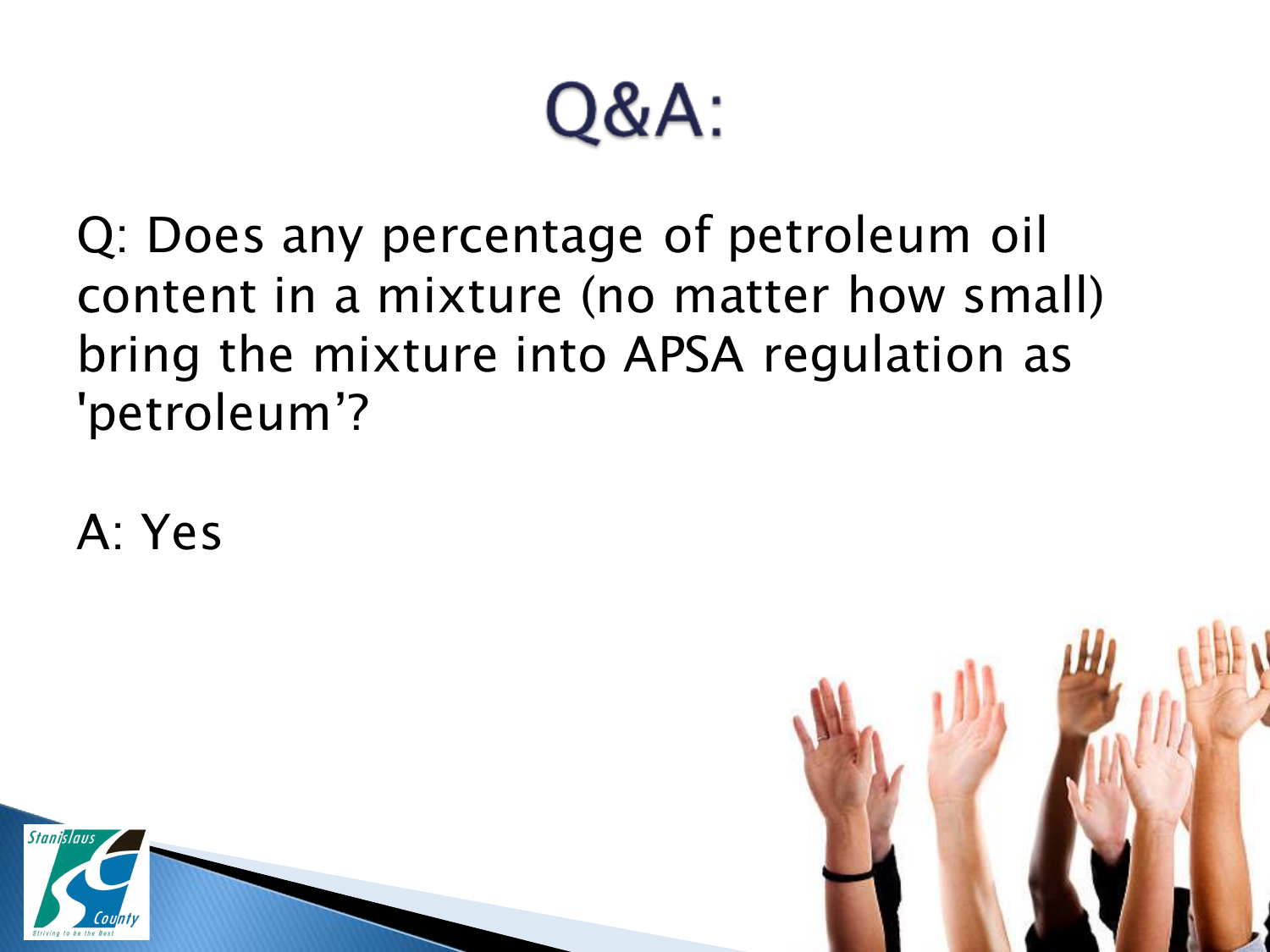**Q&A:** 

Q: What is a storage tank (APSA)?

A: An "aboveground tank" or "storage tank" means a tank that has the capacity to store 55 gallons or more of petroleum and that is substantially or totally above the surface of the ground.



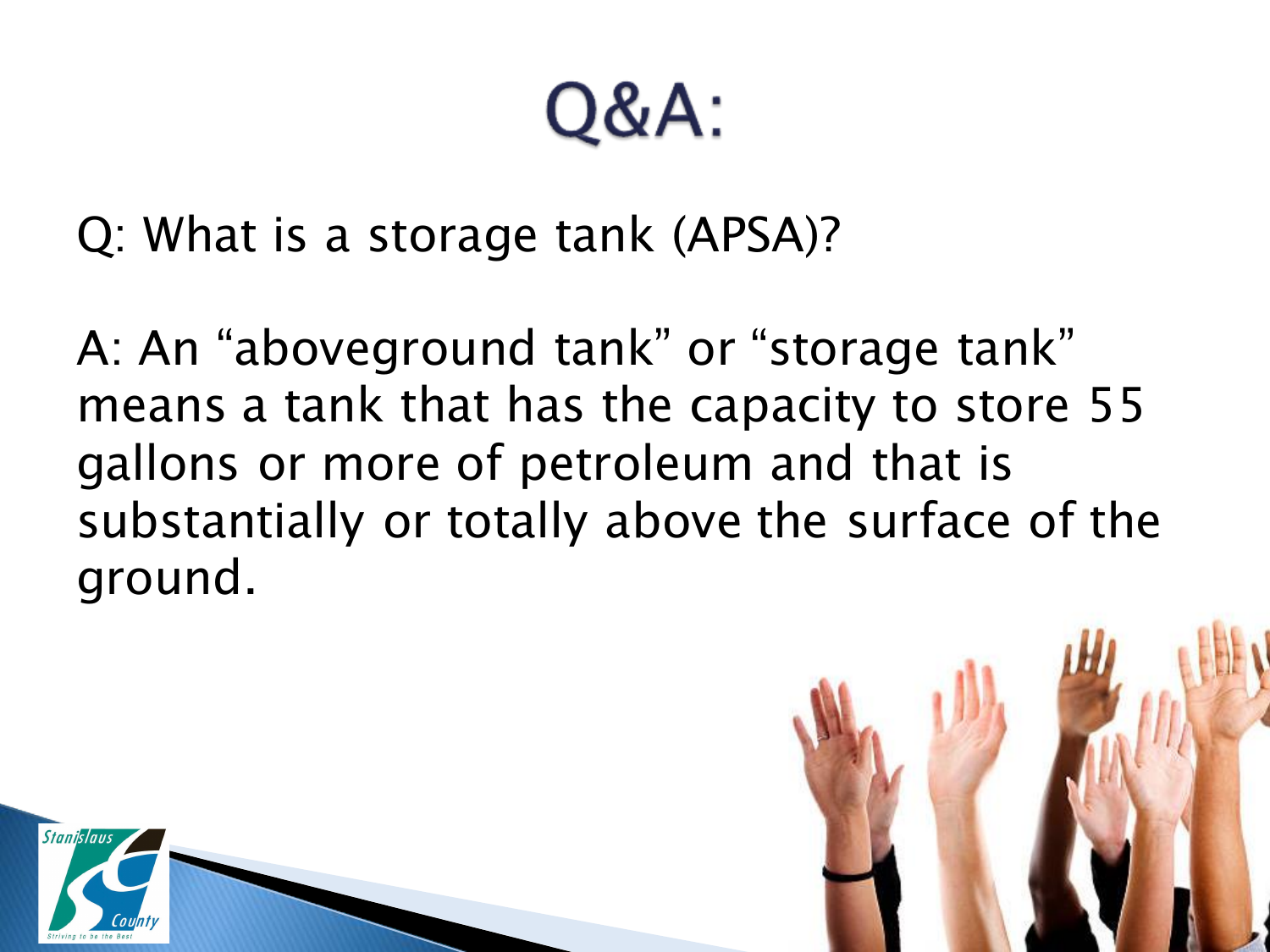Q&A:

Q: What is storage capacity (APSA)?

A: Storage capacity is the shell or design capacity of the aboveground tank.



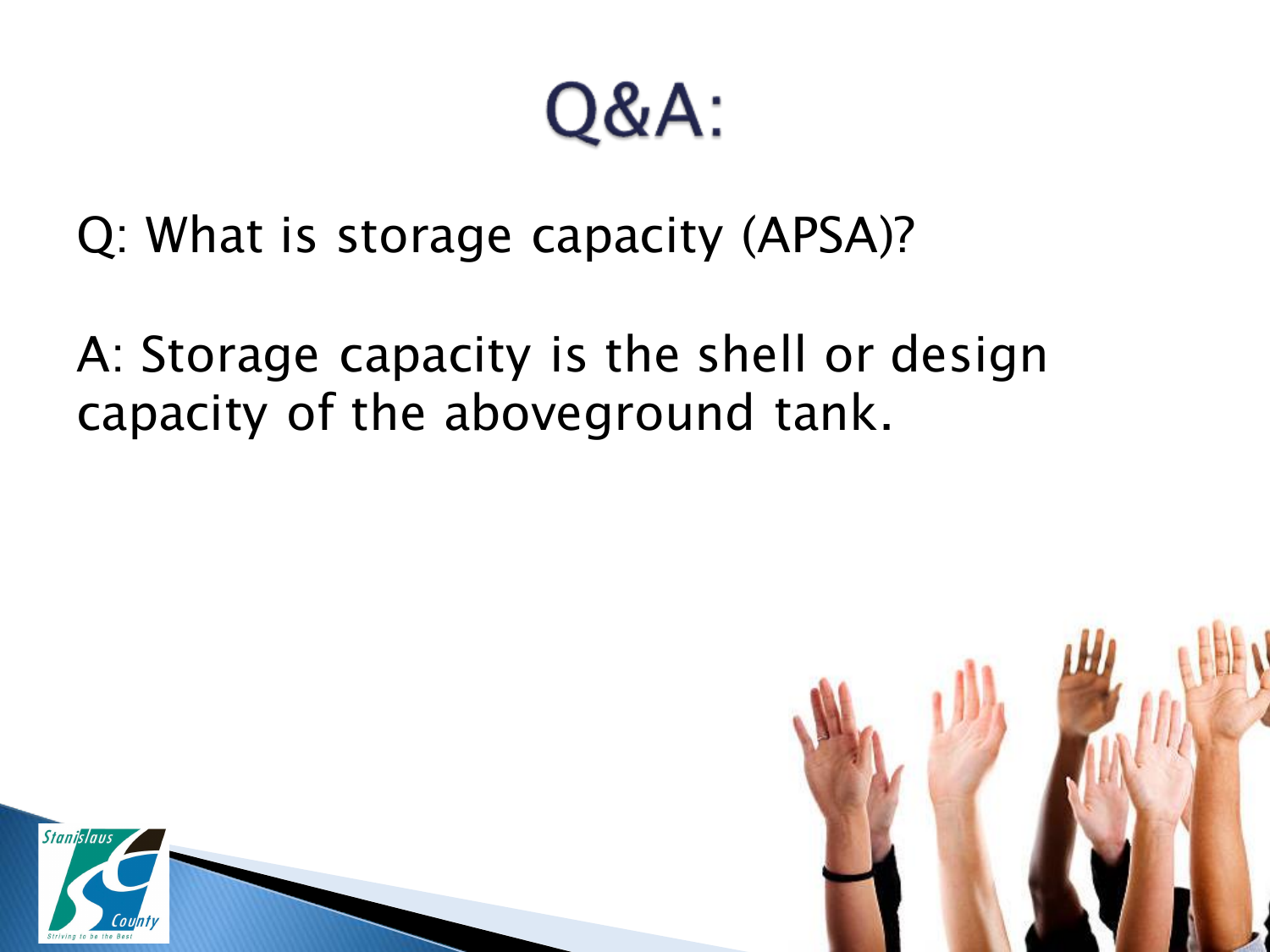Q&A:

Q: How often must the owner or operator of an applicable tank Facility (APSA) perform visual inspections of their ASTs?

A: The owner or operator of an applicable tank facility that is required to perform periodic inspections of storage tanks containing petroleum. The owner or operator of an exempt tank facility is required to conduct a daily visual inspection of any

storage tank storing petroleum.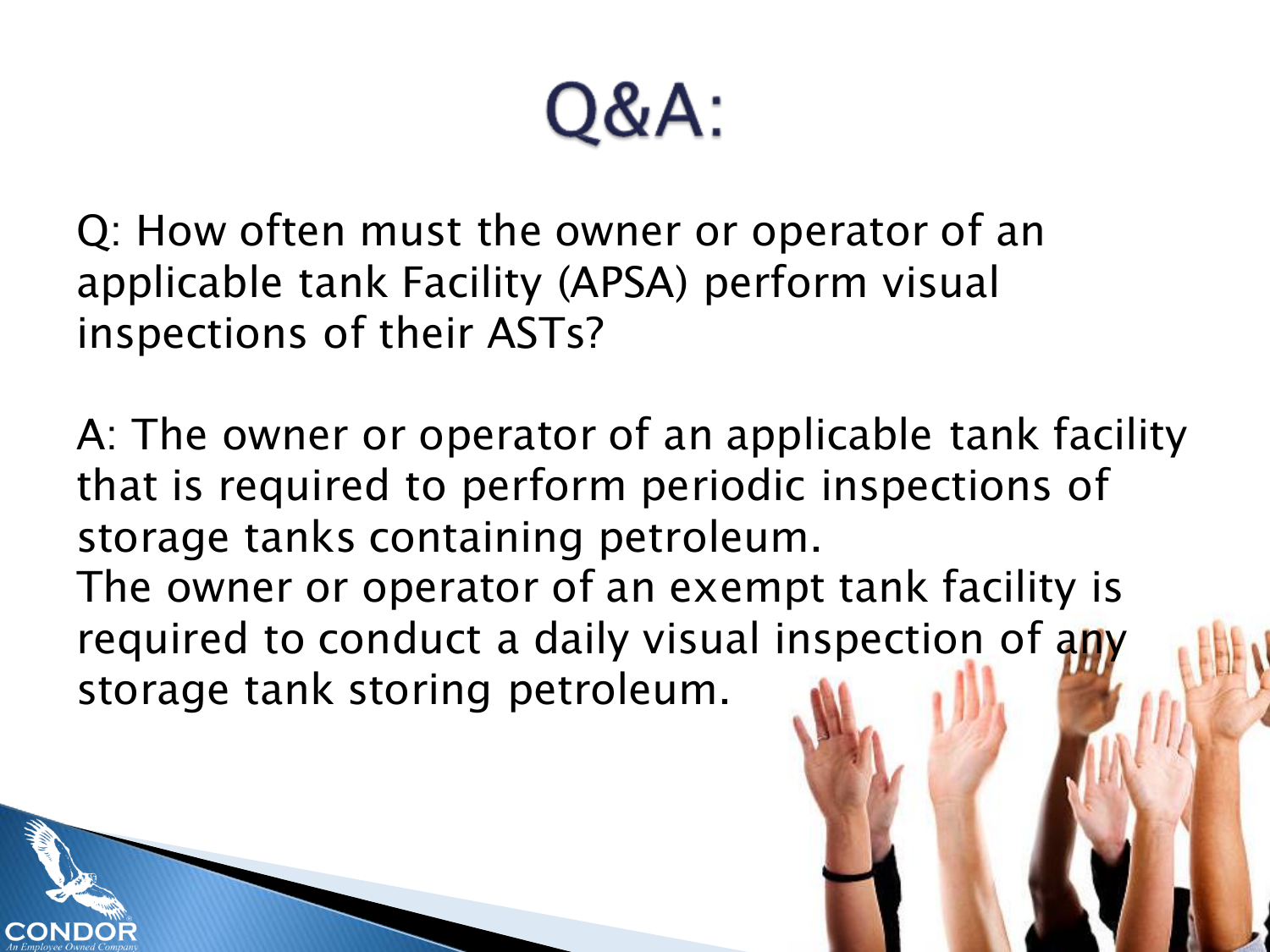#### Q&A:

Q: If an AST is "empty", is the AST still required to be included in the SPCC Plan?

A: Yes, unless they are closed in a specific manner.

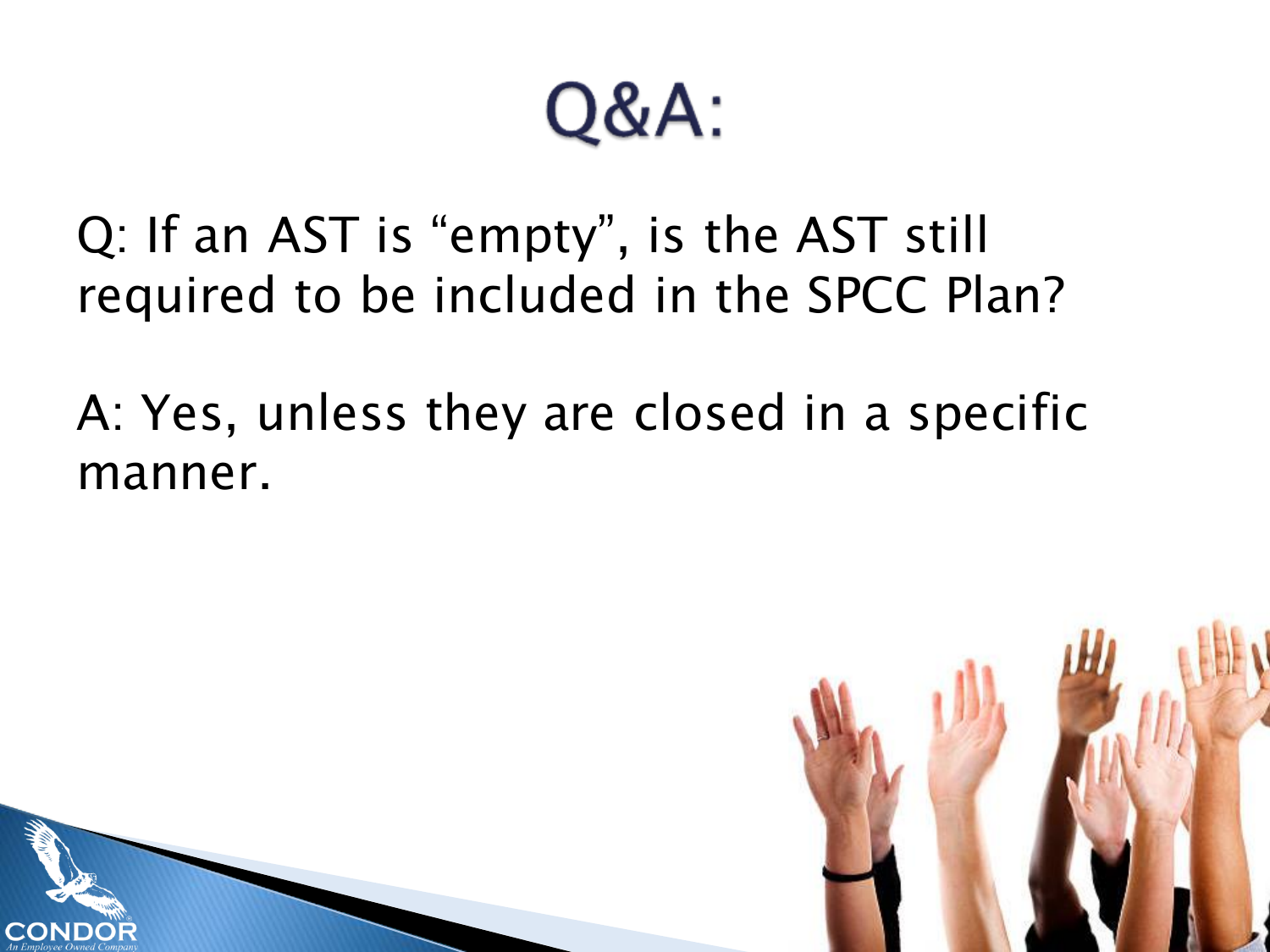Q&A:

Q: Can a facility use an SPCC Plan template?

A: Yes, as long as the Plan contains the required 40 CFR 112 elements, is facility specific and is prepared in accordance with good engineering practice, any format or template may be used.

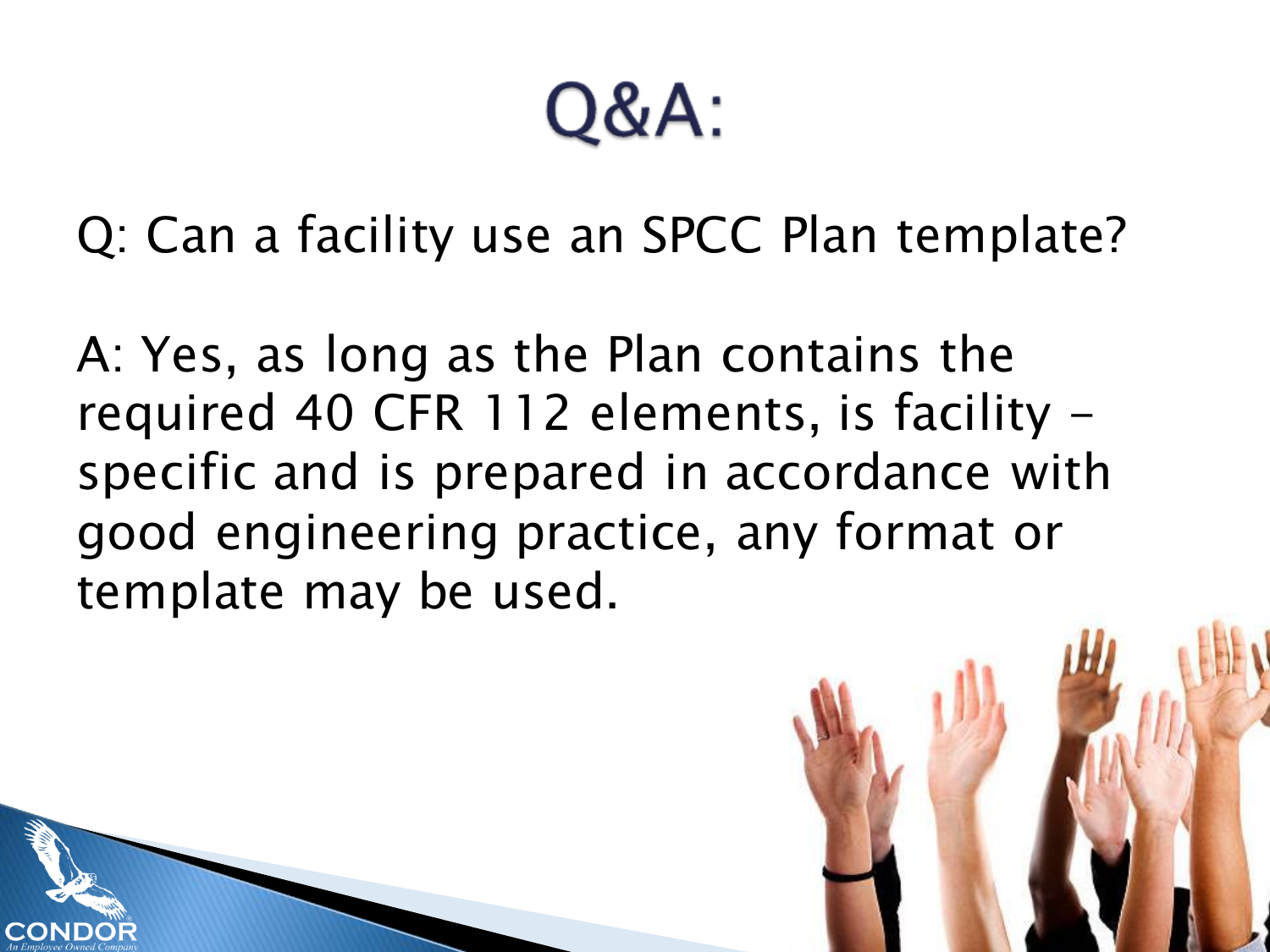Q&A:

Q: Who reviews the SPCC Plan and how often is the SPCC Plan reviewed?

A: The owner or operator is required to review the SPCC Plan at least once every 5 years. Reviews must be documented.

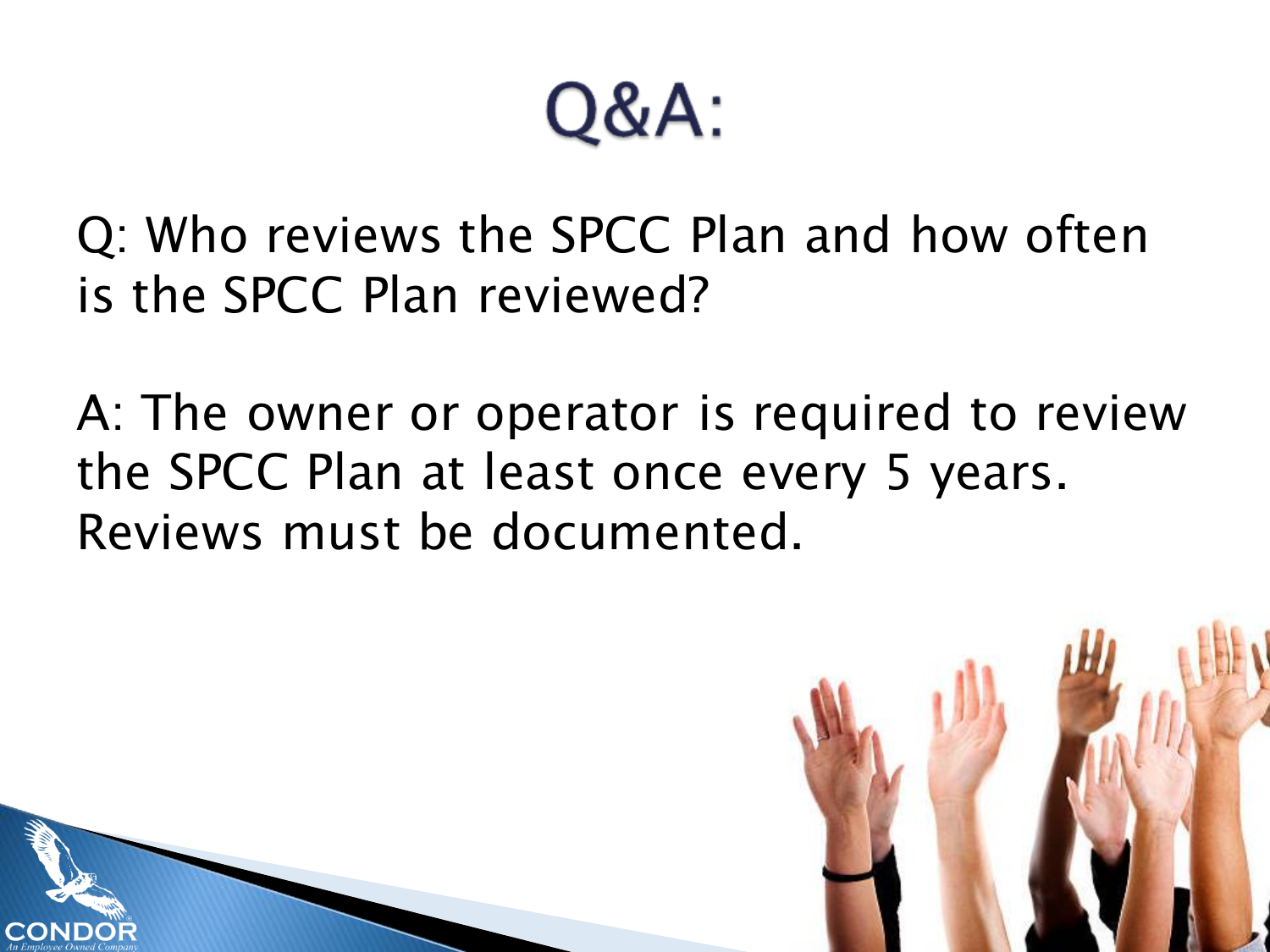Q&A:

Q: What is the federal SPCC rule definition of "permanently closed"?

- A: "Permanently closed", as defined in 40 CFR 112.2, refers to containers for which:
- (1) All liquid and sludge has been removed from each container and connecting line; and
- (2) All connecting lines and piping have been disconnected from the container and blanked off, all valves (except for ventilation valves) have been closed and locked, and conspicuous signs have been posted on each container stating that it is a permanently closed container and noting the date of closure.

COND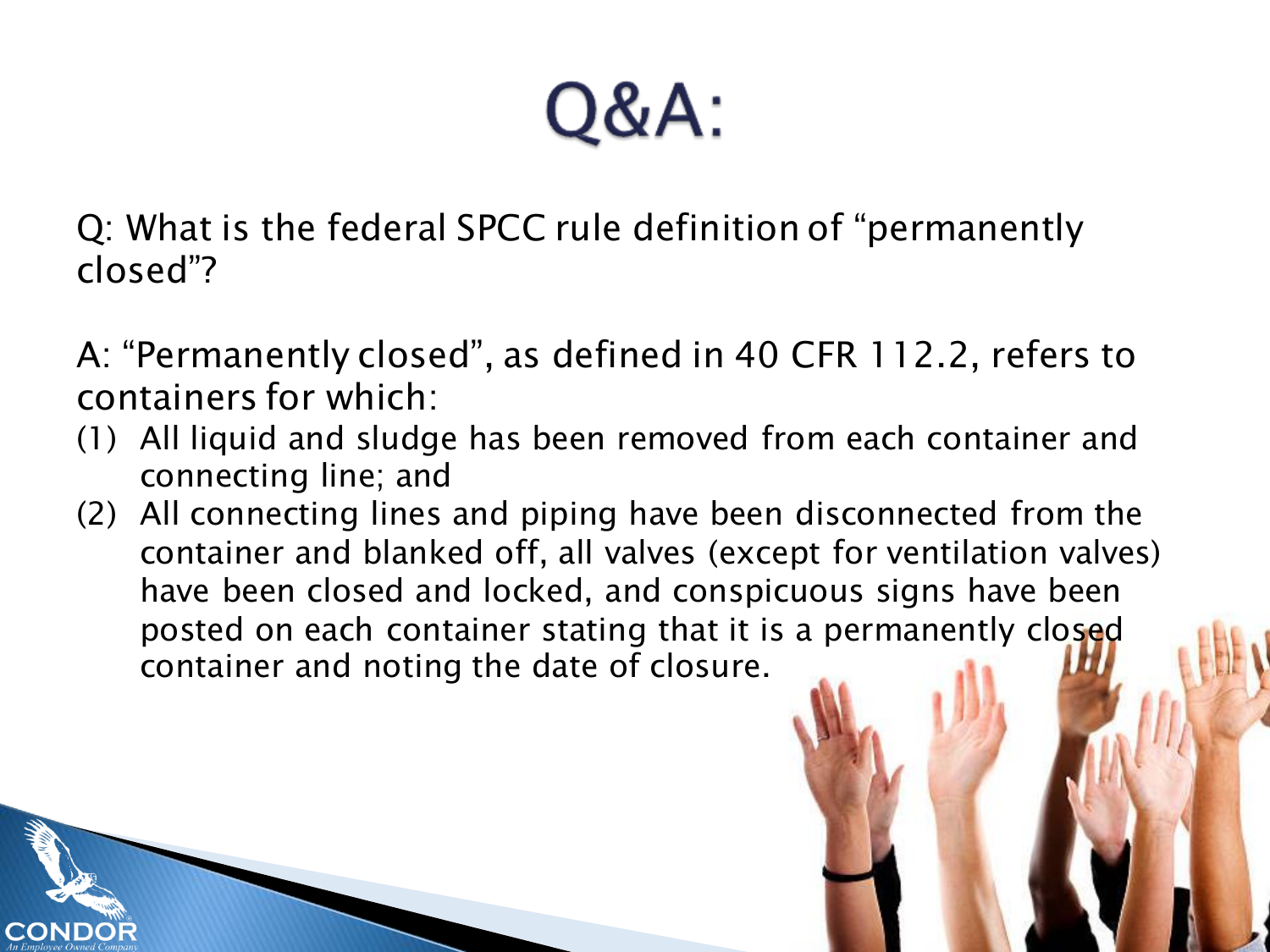Q&A:

Q: When must an SPCC Plan be amended by the facility operator?

A: The owner or operator is required to amend the Plan within 6 months following a facility change that materially affects the facility's potential for discharge.

Technical amendments may need to be certified by a licensed Professional Engineer (CFR 40 112.3(a)).